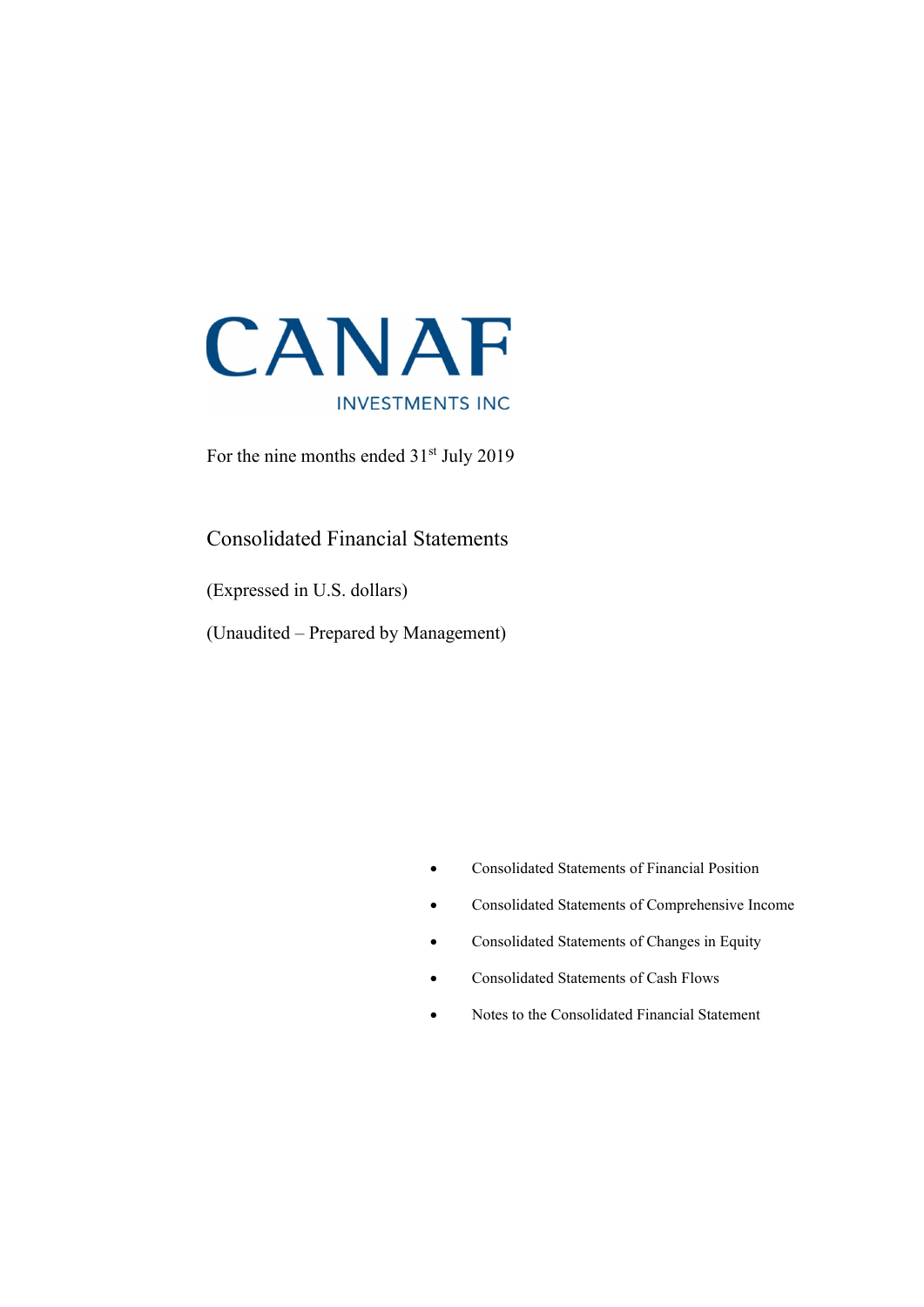### Consolidated Statements of Financial Position

As at July 31, 2019 and October 31, 2018

(Expressed in U.S. Dollars)

|                                         | <b>Note</b> | July 31<br>2019 | October 31<br>2018 |
|-----------------------------------------|-------------|-----------------|--------------------|
|                                         |             | US\$            | US\$               |
| <b>ASSETS</b>                           |             |                 |                    |
| <b>CURRENT</b>                          |             |                 |                    |
| Cash                                    |             | 1,488,225       | 552,351            |
| <b>Trade Receivables</b>                | 16          | 1,299,636       | 1,240,730          |
| Sales Tax Receivable                    | 6           | 77              | 4,559              |
| Inventories                             | 7           | 894,752         | 836,551            |
| Prepaid Expense and Deposits            |             | 25,372          | 21,896             |
|                                         |             | 3,708,061       | 2,656,088          |
| NON-CURRENT                             |             |                 |                    |
| Property, Plant and Equipment           | 8           | 749,697         | 868,059            |
| <b>Interest Bearing Borrowings</b>      | 5           | 1,272,013       | 1,250,290          |
| Intangible                              | 2(f)        | 1               | 1                  |
|                                         |             | 2,021,711       | 2,118,350          |
|                                         |             | 5,729,771       | 4,774,438          |
| <b>LIABILITIES</b>                      |             |                 |                    |
| <b>CURRENT</b>                          |             |                 |                    |
| Trade and Other Payables                | 9           | 1,652,185       | 1,088,227          |
| Sales Tax Payable                       |             | 3,739           |                    |
| Income Taxes Payable                    | 6           | 42,049          | 11,958             |
| Current Portion of Bank Loan            | 10          |                 | 78,412             |
|                                         |             | 1,697,973       | 1,178,597          |
| NON-CURRENT                             |             |                 |                    |
| <b>Bank Loan</b>                        | 10          |                 |                    |
| Deferred Tax Liability                  |             |                 |                    |
|                                         |             | 1,697,973       | 1,178,597          |
| <b>SHAREHOLDERS' EQUITY</b>             |             |                 |                    |
| Share Capital                           | 11          | 8,079,463       | 8,079,463          |
| Additional Paid in Capital              | 5           | 1,342,549       | 1,342,549          |
| Accumulated Other Comprehensive Loss -  |             |                 |                    |
| Foreign Currency Translation Reserve    |             | (1,631,276)     | (1,778,337)        |
| Non-Controlling Interest                | 5           | 71,442          | 74,228             |
| Deficit                                 |             | (3,830,380)     | (4,122,063)        |
|                                         |             | 4,031,798       | 3,595,840          |
|                                         |             | 5,729,771       | 4,774,437          |
|                                         |             | 1,488,225       |                    |
| <b>Working Capital (excluding cash)</b> |             | 2,010,088       | 1,477,490          |

Nature of Operations (Note 1) Economic Dependence (Note 17)<br>Commitment (Note 18) Segment Information (Note 19).

Segment Information (Note 19).

The accompanying notes are an integral part of the consolidated financial statements.

Approved on Behalf of the Board:

Christopher Way, Director Rebecca Williams, Director

"Christopher Way" "Rebecca Williams"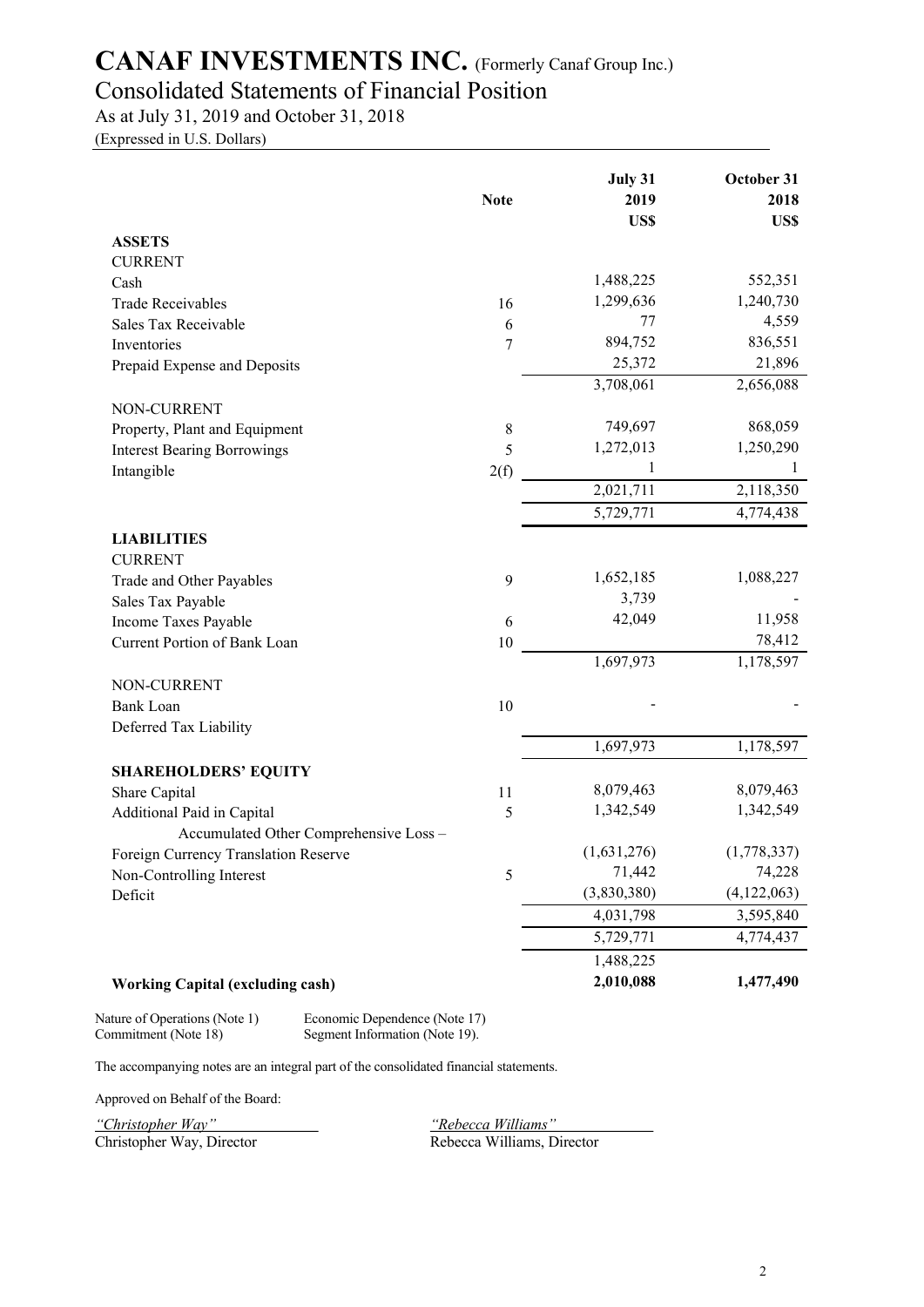### Consolidated Statements of Comprehensive Income

For the Quarter Ended July 31, 2019 and 2018

(Expressed in U.S. Dollars)

|                                                                                       |          | 3 Months Ended<br>31 July |             |                    | 9 Months Ended<br>31 July |  |  |
|---------------------------------------------------------------------------------------|----------|---------------------------|-------------|--------------------|---------------------------|--|--|
|                                                                                       | Note     | 2019                      | 2018        | 2019               | 2018                      |  |  |
|                                                                                       |          | US\$                      | US\$        | US\$               | US\$                      |  |  |
| <b>SALES</b>                                                                          |          | 3,422,222                 | 3,444,253   | 7,680,313          | 12,137,604                |  |  |
| <b>COST OF SALES</b>                                                                  | 14       | (3,037,641)               | (3,209,160) | (6,887,814)        | (11, 204, 417)            |  |  |
| <b>GROSS PROFIT</b>                                                                   |          | 384,581                   | 235,093     | 792,499            | 933,187                   |  |  |
| <b>EXPENSES</b>                                                                       |          |                           |             |                    |                           |  |  |
| General and Administrative<br>Interest on Bank Loan                                   | 15<br>10 | (121,380)                 | (140,009)   | (360,900)          | (418, 788)                |  |  |
| Foreign Exchange Gain                                                                 |          | 2,187                     | (5,838)     | (1, 398)<br>59     | (25, 747)                 |  |  |
|                                                                                       |          | (119, 194)                | (145, 847)  | (362, 240)         | (444, 535)                |  |  |
| <b>INCOME BEFORE OTHER ITEMS</b>                                                      |          | 265,387                   | 89,246      | 430,259            | 488,652                   |  |  |
| Interest Income                                                                       |          | 43,200                    | 8,546       | 127,108            | 53,645                    |  |  |
| Other Income                                                                          |          | 2,909                     |             | 13,469             |                           |  |  |
| <b>INCOME BEFORE INCOME TAXES</b>                                                     |          | 311,496                   | 97,792      | 570,836            | 542,297                   |  |  |
| Current Income Tax (Expense)<br>Deferred Income Tax (Expense) Recovery                |          | (89, 289)                 | (32, 784)   | (157, 550)         | (26, 192)                 |  |  |
| <b>NET INCOME FOR THE YEAR</b>                                                        |          | 222,208                   | 65,008      | 413,286            | 516,105                   |  |  |
| OTHER COMPREHENSIVE LOSS                                                              |          |                           |             |                    |                           |  |  |
| Foreign Currency Translation Gain/(Loss)                                              |          | 44,999                    | (115,670)   | 158,113            | 119,153                   |  |  |
| NET COMPREHENSIVE INCOME<br><b>FOR THE YEAR</b>                                       |          | 267,206                   | (50,662)    | 571,399            | 635,258                   |  |  |
| Attributable to the Shareholders<br>Attributable to the Non-Controlling Interest      |          | 201,007<br>66,200         | (50,662)    | 438,745<br>132,654 | 635,258                   |  |  |
|                                                                                       |          | 267,206                   | (50,662)    | 571,399            | 635,258                   |  |  |
| BASIC AND DILUTED EARNINGS PER<br><b>SHARE</b>                                        |          | 0.00                      | 0.00        | 0.01               | 0.01                      |  |  |
| WEIGHTED AVERAGE NUMBER OF<br>COMMON SHARES OUTSTANDING -<br><b>BASIC AND DILUTED</b> |          | 47,426,195                | 47,426,195  | 47,426,195         | 47,426,195                |  |  |

The accompanying notes are an integral part of the consolidated financial statements.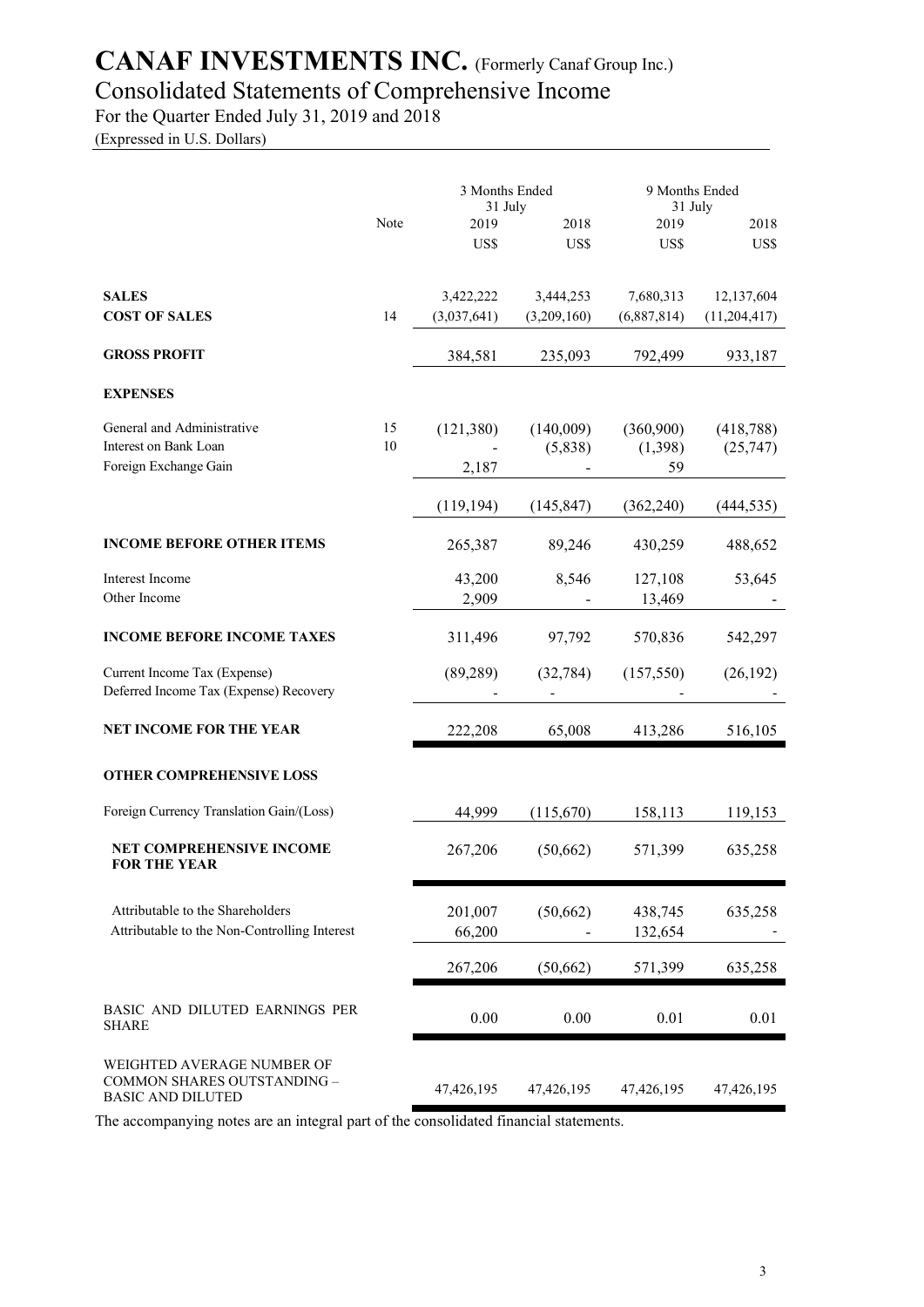Consolidated Statements of Changes in Equity

For the Quarter Ended July 31, 2019 and 2018

(Expressed in U.S. Dollars)

|                                                     | <b>Notes</b> | Number of<br>Common<br><b>Shares</b> | <b>Share</b><br>Capital<br>US \$ | Foreign<br>Currency<br><b>Translation</b><br><b>Reserve</b><br>US \$ | <b>Additional</b><br>Paid in<br>Capital<br>US \$ | <b>Deficit</b><br>US \$ | Non-<br>Controlling<br><b>Interest</b><br>US \$ | <b>Total</b><br>Shareholde<br>rs' Equity<br>US \$ |
|-----------------------------------------------------|--------------|--------------------------------------|----------------------------------|----------------------------------------------------------------------|--------------------------------------------------|-------------------------|-------------------------------------------------|---------------------------------------------------|
| Balance, October 31, 2017                           |              | 47,426,195                           | 8,079,463                        | (1,463,628)                                                          |                                                  | (4,707,197)             | $\blacksquare$                                  | 1,908,638                                         |
| Sales of subsidiary to non-<br>controlling interest | 5            |                                      |                                  |                                                                      | 1,342,549                                        |                         | 46,509                                          | 1,389,058                                         |
| Net Income for the Period                           |              | $\overline{\phantom{a}}$             |                                  |                                                                      |                                                  | 585,134                 | 38,750                                          | 623,884                                           |
| Foreign Currency Translation Gain                   |              | $\blacksquare$                       | $\overline{\phantom{a}}$         | (314,709)                                                            |                                                  |                         | (11,031)                                        | (325,740)                                         |
| Balance, October 31, 2018                           |              | 47,426,195                           | 8,079,463                        | (1,778,337)                                                          | 1,342,549                                        | (4,122,063)             | 74,228                                          | 3,595,840                                         |
| Balance, October 31, 2018                           |              | 47,426,195                           | 8,079,463                        | (1,778,337)                                                          | 1,342,549                                        | (4,122,063)             | 74,228                                          | 3,595,840                                         |
| Dividends Paid                                      |              |                                      |                                  |                                                                      |                                                  |                         | (135, 442)                                      | (135, 442)                                        |
| Net Income for the Period                           |              | $\blacksquare$                       |                                  |                                                                      |                                                  | 291,683                 | 121,602                                         | 413,286                                           |
| Foreign Currency Translation Gain                   |              | -                                    | $\blacksquare$                   | 147,062                                                              |                                                  |                         | 11,052                                          | 158,113                                           |
| Balance, April 30, 2019                             |              | 47,426,195                           | 8,079,463                        | (1,631,275)                                                          | 1,342,549                                        | (3,830,380)             | 71,440                                          | 4,031,797                                         |

The accompanying notes are an integral part of the consolidated financial statements.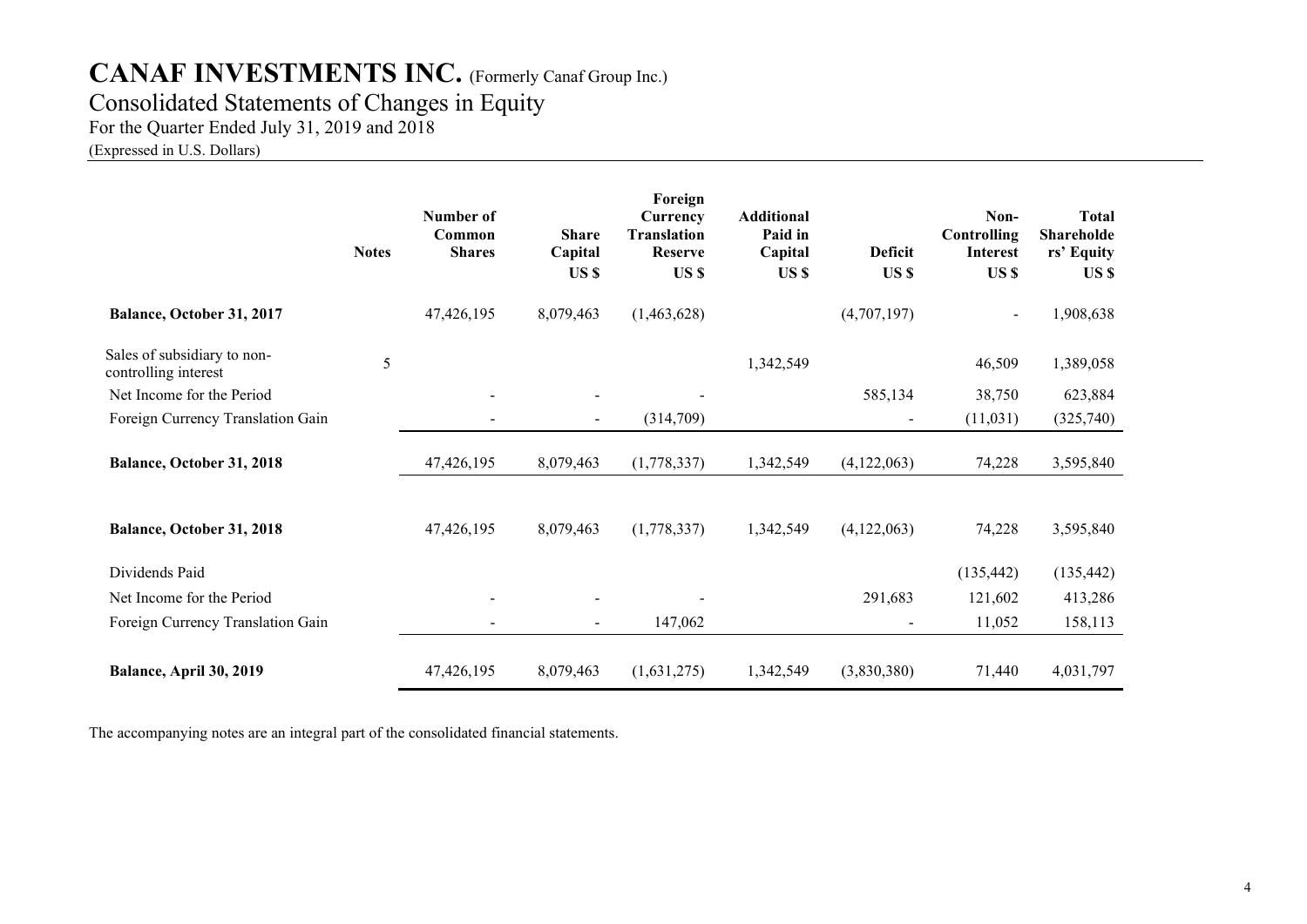### Consolidated Statements of Cash Flows

For the Quarter Ended July 31, 2019 and 2018

(Expressed in U.S. Dollars)

|                                              |             | 9 Months Ended |               |  |
|----------------------------------------------|-------------|----------------|---------------|--|
|                                              |             | <b>Jul 31</b>  | <b>Oct 31</b> |  |
|                                              |             | 2019           | 2018          |  |
|                                              | <b>Note</b> | \$             | \$            |  |
| <b>CASH PROVIDED BY (USED FOR):</b>          |             |                |               |  |
| <b>OPERATING ACTIVITIES</b>                  |             |                |               |  |
| Net Income for the period                    |             | 413,286        | 623,884       |  |
| Non-Cash Items                               |             |                |               |  |
| Depreciation – Cost of Sales                 |             | 292,272        | 409,937       |  |
| Deferred Tax Expense (Recovery)              |             |                | (133, 176)    |  |
|                                              |             | 705,557        | 900,645       |  |
| Change in Non-Cash Working Capital Accounts  | 13          | 481,688        | (161, 264)    |  |
| Dividends Paid (NCI)                         |             | (135, 442)     |               |  |
|                                              |             |                |               |  |
|                                              |             | 1,051,804      | 739,381       |  |
| <b>FINANCING ACTIVITY</b>                    |             |                |               |  |
| Principal Repayments of Bank Loan            |             | (78, 412)      | (335,929)     |  |
| <b>INVESTING ACTIVITY</b>                    |             |                |               |  |
| Purchase of Property, Plant and<br>Equipment |             | 122,272        | (269, 949)    |  |
|                                              |             |                |               |  |
| <b>INCREASE (DECREASE) IN CASH</b>           |             | 1,095,664      | 133,503       |  |
| Effect of Exchange Rate Changes on<br>Cash   |             | (159,790)      | (34, 762)     |  |
| Cash, Beginning of the Period                |             | 552,351        | 453,609       |  |
| <b>CASH, END OF THE PERIOD</b>               |             | 1,488,225      | 552,351       |  |

Supplemental Cash Flow Information (Note 13)

The accompanying notes are an integral part of the consolidated financial statements.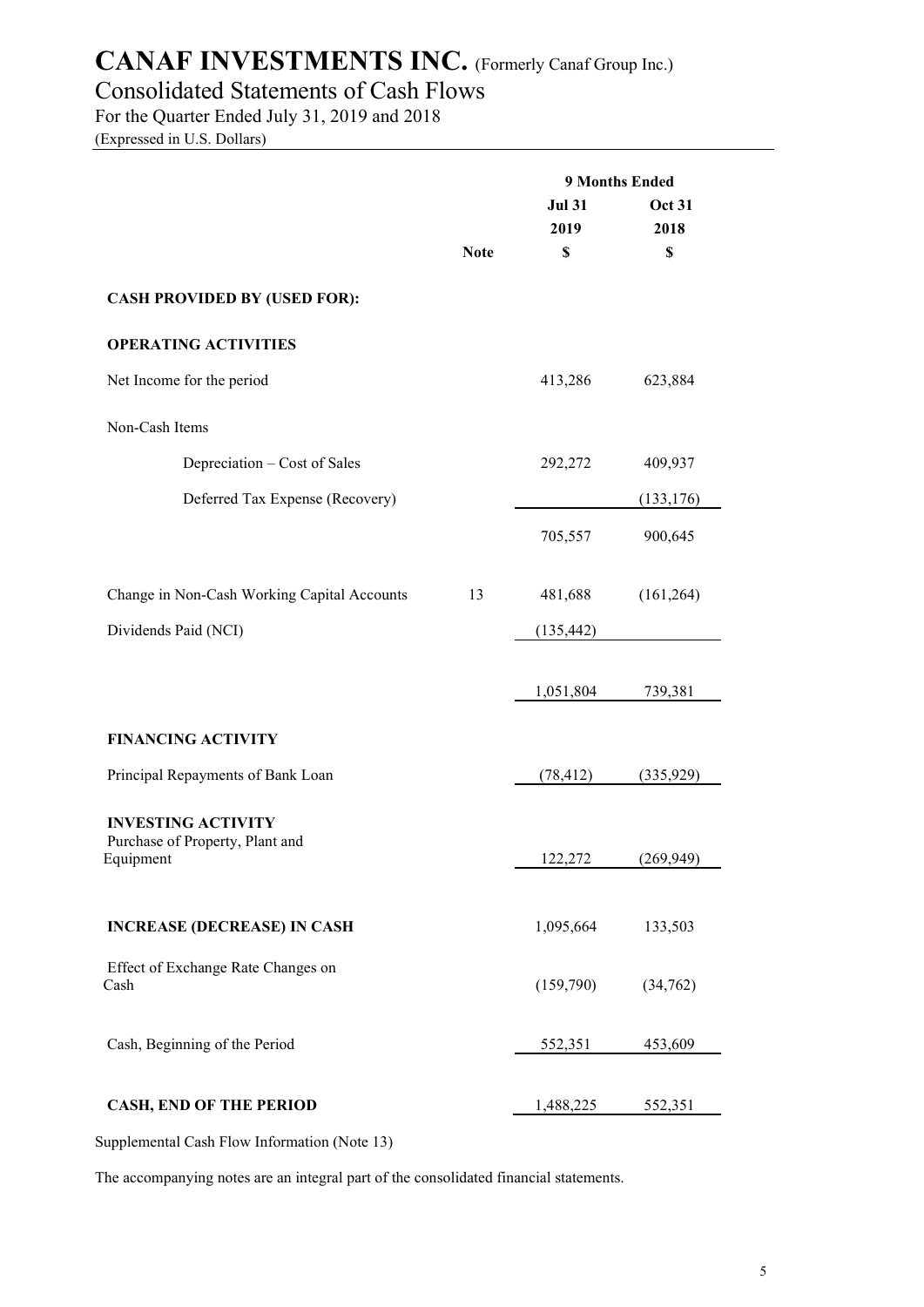Notes to the Consolidated Financial Statements

For the Quarter Ended July 31, 2019

(Expressed in U.S. Dollars)

### NOTE 1 – NATURE OF OPERATIONS

Canaf Investments Inc. (formerly Canaf Group Inc.) (the "Company") is incorporated in the Province of Alberta and owns and operates a coal processing plant in South Africa which processes coal and coal products into calcine, a coke substitute with a high carbon content. In 2019 Canaf Investments (Pty) Ltd was incorporated in South Africa, which acts as Canaf's South African holding company with the intention of creating a diverse Corporation focused on sustainable and long-term growth sectors within South Africa. Canaf Investments (Pty) Ltd owns 100% of Canaf Estate Holdings (Pty) Ltd., ("CEH").

The head office, principal address, and records office of the Company are located at Suite 500 – 666 Burrard Street, Vancouver, British Columbia, Canada, V6C 3P6.

These consolidated financial statements have been prepared in accordance with International Financial Reporting Standards ("IFRS") on the basis that the Company is a going concern and will be able to meet its obligations and continue its operations for its next fiscal year.

The Company's ability to continue as a going concern is dependent upon its ability to generate profitable operations from its coal processing business and from its new ventures via Canaf Investments (Pty) Ltd. The coal processing businesses sales are substantially derived from two customers, and as a result, the Company is economically dependent on these customers (Note 17). The Company is dependent on the operating cash flows from its coal processing business and the financial support of its shareholders and related parties to finance its operations and to discharge liabilities in the normal course of business. Loss of a customer or reduced sales from a customer may have a material adverse effect on the Company's financial condition.

The Company has working capital of \$2,010,088 as at July 31, 2019 (\$1,477,490 as at October 31, 2018). Management believes that the Company has sufficient cash resources to meet its obligations for at least 12 months from the end of the reporting period.

### NOTE 2 – SIGNIFICANT ACCOUNTING POLICIES

### a) Statement of Compliance

The consolidated financial statements have been prepared in accordance with IFRS as issued by the International Accounting Standards Board ("IASB") and Interpretations of the International Financial Reporting Interpretations Committee ("IFRIC").

These consolidated financial statements were approved and authorized for issue by the Board of Directors on September 22nd, 2019.

### b) Basis of Preparation

These consolidated financial statements have been prepared on a historical cost basis. Cost is the fair value of the consideration given in exchange for net assets.

### c) Basis of Consolidation

These consolidated financial statements include the accounts of the Company and all its subsidiaries (collectively, the "Company"):

|                                                                                                          | Country of                                                   |                           |                                                       |
|----------------------------------------------------------------------------------------------------------|--------------------------------------------------------------|---------------------------|-------------------------------------------------------|
| Entity                                                                                                   | Incorporation                                                | <b>Holding</b>            | <b>Functional Currency</b>                            |
| Canaf Investments Inc. (formerly Canaf Group Inc.)<br>Quantum Screening and Crushing                     | Canada<br>South Africa                                       | Parent Company<br>$100\%$ | Canadian Dollar<br>South African Rand                 |
| (Proprietary) Limited<br>Southern Coal (Proprietary) Limited                                             | South Africa                                                 | 70%                       | South African Rand                                    |
| Canaf Investments (Proprietary) Ltd<br>Canaf Estate Holdings (Proprietary) Ltd                           | South Africa<br>South Africa                                 | $100\%$<br>$100\%$        | South African Rand<br>South African Rand              |
| Canaf (SL) Limited (dormant)<br>Nabisoga Mining Ltd. (dormant)<br>Rwenzori Cobalt Company Ltd. (dormant) | Sierra Leone<br><b>United States</b><br><b>United States</b> | 51%<br>$100\%$<br>$100\%$ | Canadian Dollar<br>Canadian Dollar<br>Canadian Dollar |
|                                                                                                          |                                                              |                           |                                                       |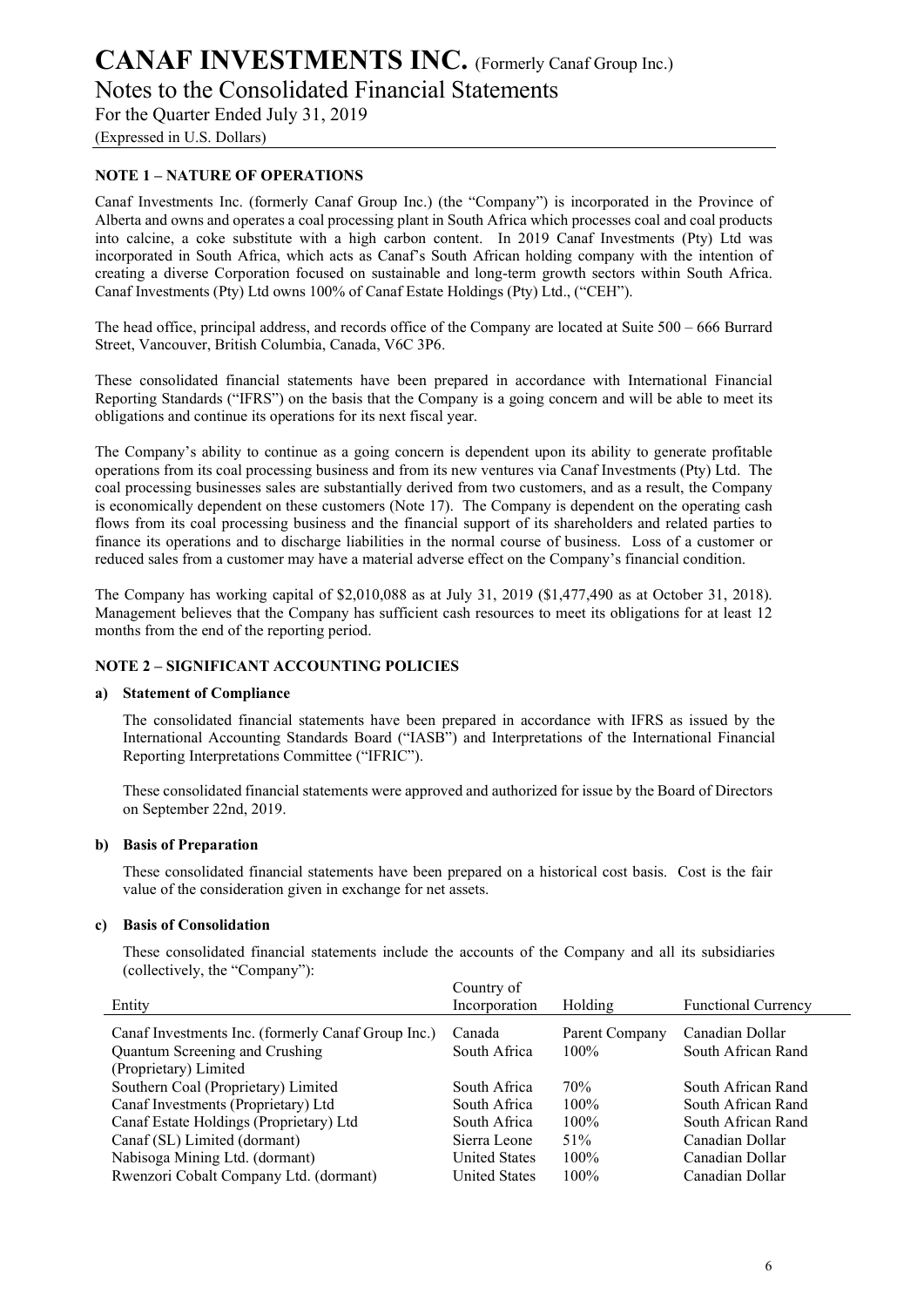Notes to the Consolidated Financial Statements

For the Quarter Ended July 31, 2019

(Expressed in U.S. Dollars)

### c) Basis of Consolidation (Continued)

Intercompany balances and transactions are eliminated in preparing these consolidated financial statements. The net assets and net profit attributable to outside shareholders are presented as amounts attributable to non-controlling interests in the consolidated statement of financial position and consolidated statement of comprehensive income.

Canaf (SL) Limited, Nabisoga Mining Ltd., and Rwenzori Cobalt Company Ltd. are inactive subsidiaries.

### d) Foreign Currency

These consolidated financial statements are presented in U.S. dollars. Each entity determines its own functional currency (Note 2(c)) and items included in the financial statements of each entity are measured using that functional currency.

### i) Transactions and Balances in Foreign Currencies

Foreign currency transactions are translated into the functional currency of the respective entity, using the exchange rates prevailing at the dates of the transactions. Foreign exchange gains and losses resulting from the settlement of such transactions and from the remeasurement of monetary items at year-end exchange rates are recognized immediately in profit or loss.

Non-monetary items measured at historical cost are translated using the exchange rates at the date of the transaction and are not retranslated. Non-monetary items measured at fair value are translated using the exchange rates at the date when fair value was determined.

### ii) Foreign Operations

On consolidation, the assets and liabilities of foreign operations are translated into U.S. dollars from their functional currency at the exchange rate prevailing at the reporting date and their income statements are translated at the exchange rate prevailing at the dates of the transactions. The exchange differences arising on the translation are recognized in other comprehensive income and accumulated in the foreign currency translation reserve in equity. On disposal of a foreign operation, the component of other comprehensive income relating to that particular foreign operation is recognized in earnings as part of the gain or loss on disposal.

### e) Inventories

Inventories consist of raw materials and finished goods (calcine) and are valued at the lower of cost and estimated net realizable value. Estimated net realizable value is the estimated selling price in the ordinary course of business less any cost of disposal.

Cost is determined on the following basis: Raw materials and packing material are valued at average cost. Finished goods are valued at raw material cost plus labour cost and an appropriate portion of the related fixed and variable manufacturing overhead expenses based on normal capacity.

Cost of sales is determined on a weighted average cost basis and includes transportation and handling costs.

### f) Intangible Assets

Intangible assets represent the identifiable value of customer contracts acquired on the purchase of the South African subsidiary in 2007. On October 31, 2008, the Company wrote down the carrying value of its intangible assets to a nominal amount.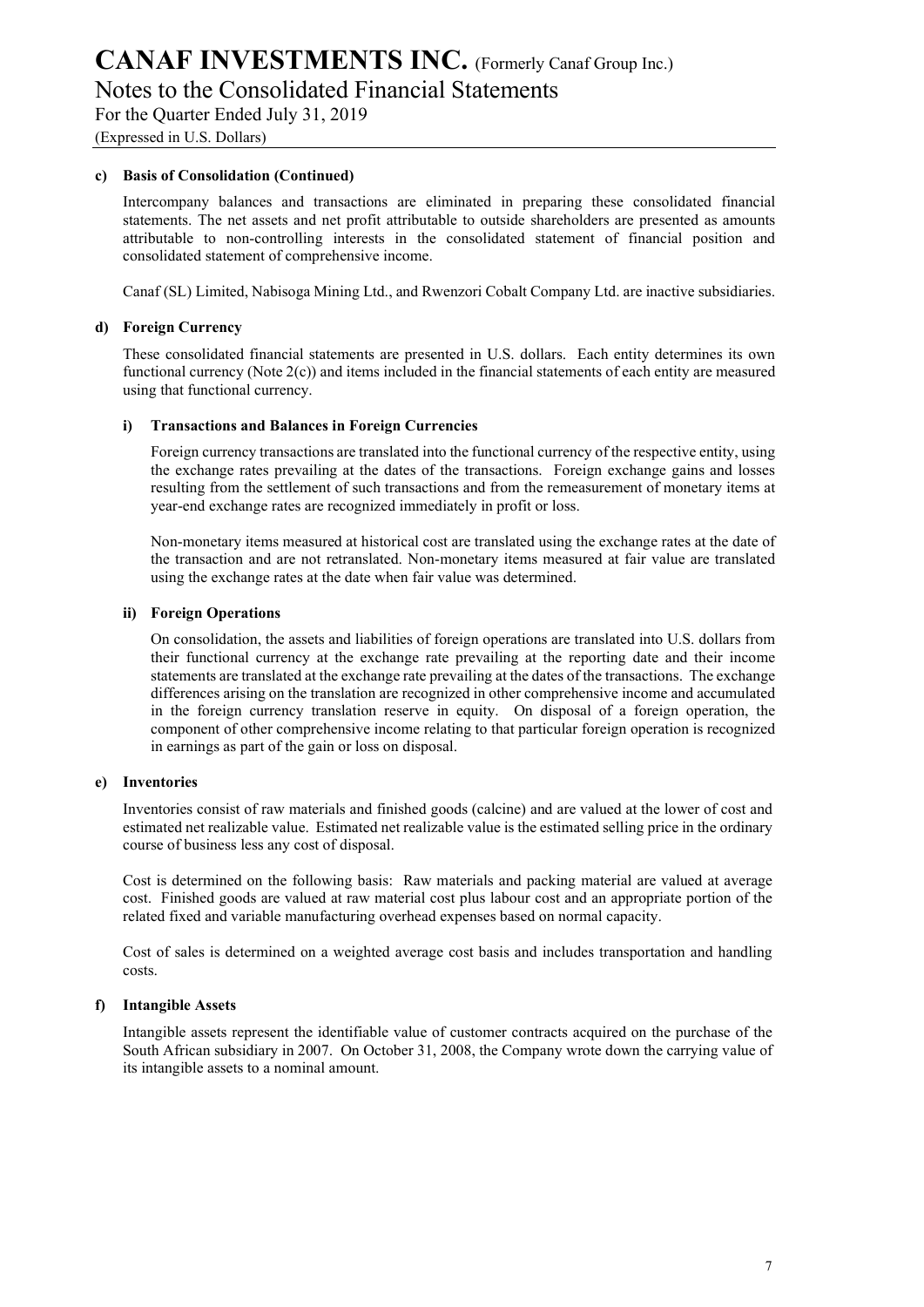Notes to the Consolidated Financial Statements

For the Quarter Ended July 31, 2019

(Expressed in U.S. Dollars)

### g) Property, Plant and Equipment

Property, plant and equipment are recorded at cost less accumulated depreciation and accumulated impairment losses.

Depreciation is recognized to write off the cost of the property, plant and equipment less their residual values over their useful lives using the straight line method at the following rates, except in the year of acquisition, when one half of the rates are used:

| Computer Equipment     | 3 Years |
|------------------------|---------|
| Leasehold Improvements | 5 Years |
| Office Equipment       | 5 Years |
| Plant and Equipment    | 5 Years |
| Vehicles               | 5 Years |
|                        |         |

An item of property, plant and equipment is derecognized upon disposal or when no future economic benefits are expected to arise from the continued use of the asset. Any gain or loss arising on the disposal or retirement of an item of property, plant and equipment is determined as the difference between the sales proceeds and the carrying amount of the asset and is recognized in profit or loss.

### h) Impairment of Non-Current Assets

At the end of each reporting period, the Company reviews the carrying amounts of its non-current assets to determine whether there is any indication that those assets have suffered an impairment loss. Individual assets are grouped together as a cash generating unit for impairment assessment purposes at the lowest level at which there are identifiable cash flows that are independent from other group assets.

If any such indication of impairment exists, the Company makes an estimate of its recoverable amount. The recoverable amount is the higher of fair value less costs to sell and value in use. Where the carrying amount of a cash generating unit exceeds its recoverable amount, the cash generating unit is considered impaired and is written down to its recoverable amount. In assessing the value in use, the estimated future cash flows are adjusted for the risks specific to the cash generating unit and are discounted to their present value with a discount rate that reflects the current market indicators.

Where an impairment loss subsequently reverses, the carrying amount of the cash generating unit is increased to the revised estimate of its recoverable amount, to the extent that the increased carrying amount does not exceed the carrying amount that would have been determined had no impairment loss been recognized for the cash generating unit in prior years. A reversal of an impairment loss is recognized as income immediately.

### i) Revenue Recognition

Revenue from the sale of calcine is recognized upon transfer of title which is completed when the physical product is delivered to customers and collection is reasonably assured. Interest and other income are recognized when earned and collection is reasonably assured.

### j) Provisions

Provisions are recognized when the Company has a present legal or constructive obligation as a result of a past event, it is probable that an outflow of resources embodying economic benefits will be required to settle the obligation, and a reliable estimate can be made of the amount of the obligation. The amount recognized as a provision is the best estimate of the consideration required to settle the present obligation at the end of the reporting period, taking into account the risks and uncertainties surrounding the obligation. As at July 31, 2019 and October 31, 2018, the Company has no material provisions.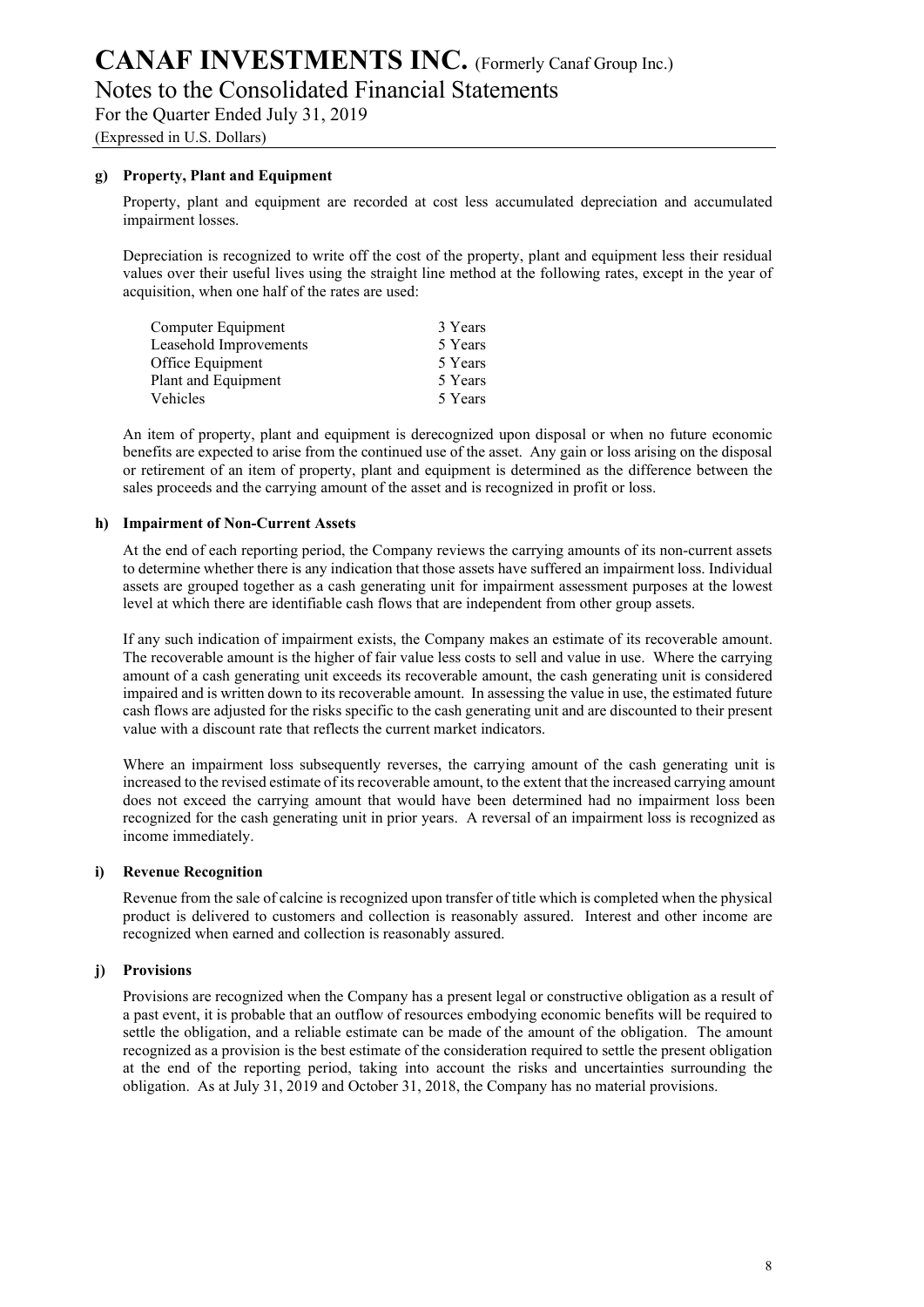Notes to the Consolidated Financial Statements

For the Quarter Ended July 31, 2019

(Expressed in U.S. Dollars)

### k) Share Capital

Share capital includes cash consideration received for share issuances, net of commissions and issue costs. Common shares issued for non-monetary consideration are recorded at their fair market value based upon the trading price of the Company's shares on the TSX Venture Exchange on the date of the agreement.

### l) Share-Based Payments

The fair value method of accounting is used for share-based payment transactions. Under this method, the cost of stock options and other share-based payments is recorded based on the estimated fair value using the Black-Scholes option pricing model at the grant date and is charged to profit over the vesting period. The amount recognized as an expense is adjusted to reflect the number of equity instruments expected to vest.

Upon the exercise of stock options and other share-based payments, consideration received on the exercise of these equity instruments is recorded as share capital and the related share-based payment reserve is transferred to share capital.

### m) Earnings per Common Share

Basic earnings per share is calculated by dividing the net income available to common shareholders by the weighted average number of common shares outstanding during the year. Diluted earnings per share is computed in accordance with the treasury stock method and based on the weighted average number of common shares and dilutive equity instruments. Diluted loss per share is the same as basic loss per share, as the issuance of shares on the exercise of stock options and share purchase warrants is anti-dilutive.

### n) Income Taxes

Tax expense recognized in profit or loss comprises the sum of deferred tax and current tax not recognized in other comprehensive income or directly in equity.

### i) Current Income Tax

Current income tax assets and/or liabilities comprise those claims from, or, obligations to, fiscal authorities relating to the current or prior reporting periods that are unpaid at the reporting date. Current tax is payable on taxable profit, which differs from profit or loss in the consolidated financial statements. Calculation of current tax is based on tax rates and tax laws that have been enacted or substantively enacted by the end of the reporting period.

### ii) Deferred Income Tax

Deferred income taxes are calculated using the liability method on temporary differences between the carrying amounts of assets and liabilities and their tax bases. Deferred tax assets and liabilities are calculated, without discounting, at tax rates that are expected to apply to their respective period of realization, provided they are enacted or substantively enacted by the end of the reporting period. Deferred tax liabilities are always provided for in full.

Deferred tax assets are recognized to the extent that it is probable that they will be able to be utilized against future taxable income. Deferred tax assets and liabilities are offset only when the Company has a right and intention to offset current tax assets and liabilities from the same taxation authority.

Changes in deferred tax assets or liabilities are recognized as a component of tax income or expense in profit or loss, except where they relate to items that are recognized in other comprehensive income or directly in equity, in which case the related deferred tax is also recognized in other comprehensive income or equity, respectively.

### o) Financial Instruments

Financial assets and financial liabilities are recognized when the Company becomes a party to the contractual provisions of the financial instrument.

Financial assets and financial liabilities are initially measured at fair value. Transaction costs that are directly attributable to the acquisition or issue of financial assets and financial liabilities (other than financial assets and financial liabilities classified at fair value through profit or loss) are added to, or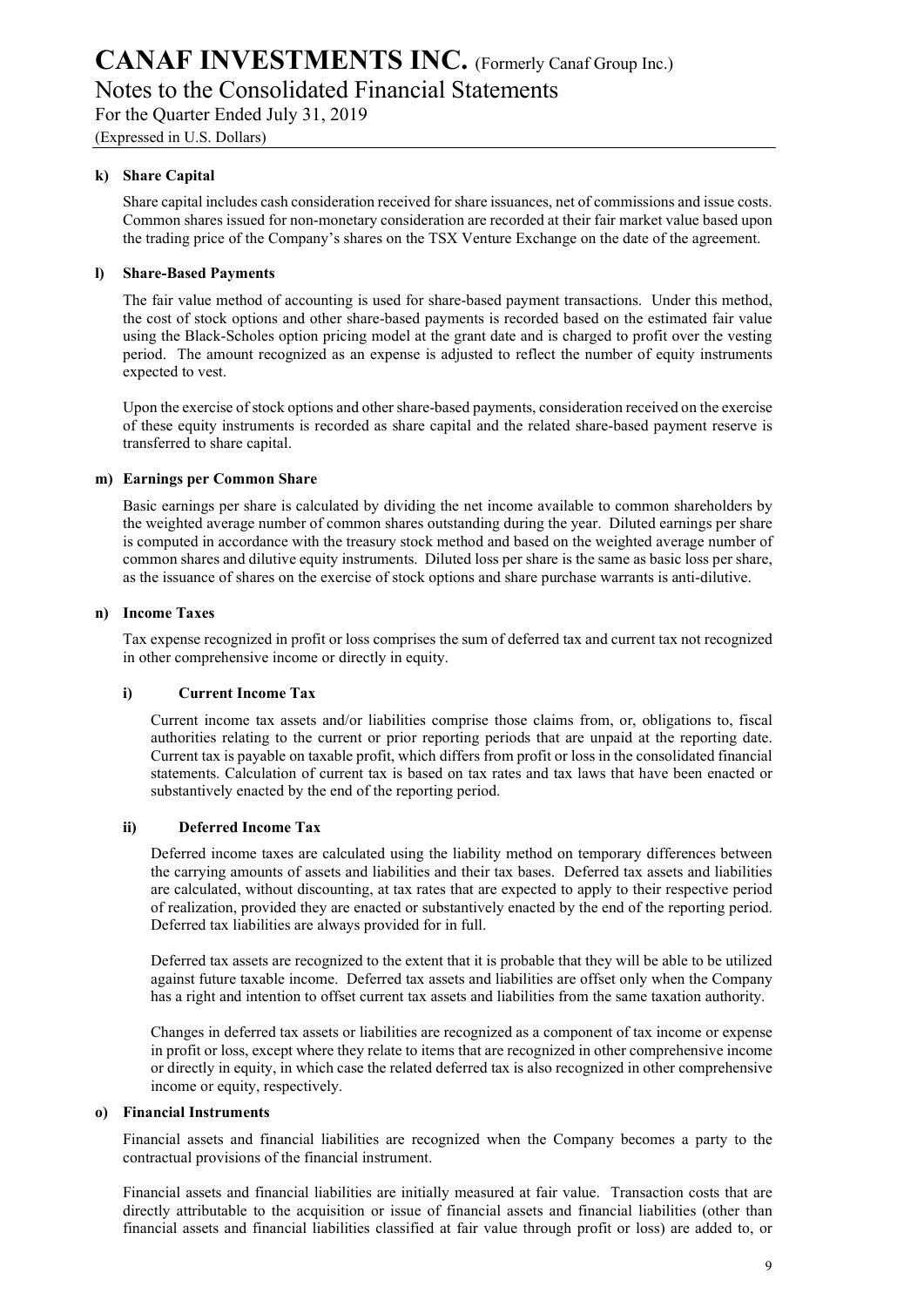Notes to the Consolidated Financial Statements

For the Quarter Ended July 31, 2019

deducted from, the fair value of the financial assets or financial liabilities, as appropriate, on initial recognition. Transaction costs directly attributable to the acquisition of financial assets or financial liabilities classified at fair value through profit or loss are recognized immediately in profit or loss.

Financial assets and financial liabilities are measured subsequently as described below. The Company does not have any derivative financial instruments.

### i) Financial Assets

For the purpose of subsequent measurement, financial assets, other than those designated and effective as hedging instruments, are classified into the following categories upon initial recognition:

- Financial assets at fair value through profit or loss;
- Loans and receivables;
- Held-to-maturity investments; and
- Available-for-sale financial assets.

The category determines subsequent measurement and whether any resulting income and expense is recognized in profit or loss or in other comprehensive income.

- Financial assets at fair value through profit or loss  $-$  Financial assets at fair value through profit or loss include financial assets that are either classified as held for trading or that meet certain conditions and are designated at fair value through profit or loss upon initial recognition. All derivative financial instruments fall into this category, except for those designated and effective as hedging instruments. Assets in this category are measured at fair value with gains or losses recognized in profit or loss. The Company's cash falls into this category of financial instruments.
- **Loans and receivables** Loans and receivables are non-derivative financial assets with fixed or determinable payments that are not quoted in an active market. After initial recognition, these are measured at amortized cost using the effective interest method, less any provision for impairment. Discounting is omitted where the effect of discounting is immaterial. The Company's loan receivable, due from non-controlling interest and trade receivables fall into this category of financial instruments.
- Held-to-maturity investments Held-to-maturity investments are non-derivative financial assets with fixed or determinable payments and fixed maturity, other than loans and receivables. Investments are classified as held-to-maturity if the Company has the intention and ability to hold them until maturity. The Company currently does not hold financial assets in this category.
- *Available-for-sale financial assets* Available-for-sale financial assets are non-derivative financial assets that are either designated to this category or do not qualify for inclusion in any of the other categories of financial assets. The Company currently does not hold financial assets in this category.

For financial assets measured at amortized cost, if, in a subsequent period, the amount of the impairment loss decreases and the decrease can be related objectively to an event occurring after the impairment was recognized, then the previously recognized impairment loss is reversed through profit or loss to the extent that the carrying amount of the investment at the date that the impairment is reversed does not exceed what the amortized cost would have been had the impairment not been recognized.

Financial assets are derecognized when the contractual rights to the cash flows from the financial asset expire or when the financial asset and all substantial risks and rewards are transferred.

### ii) Financial Liabilities

For the purpose of subsequent measurement, financial liabilities are classified as either financial liabilities at fair value through profit or loss, or other financial liabilities upon initial recognition.

• Financial liabilities at fair value through profit or loss – Financial liabilities at fair value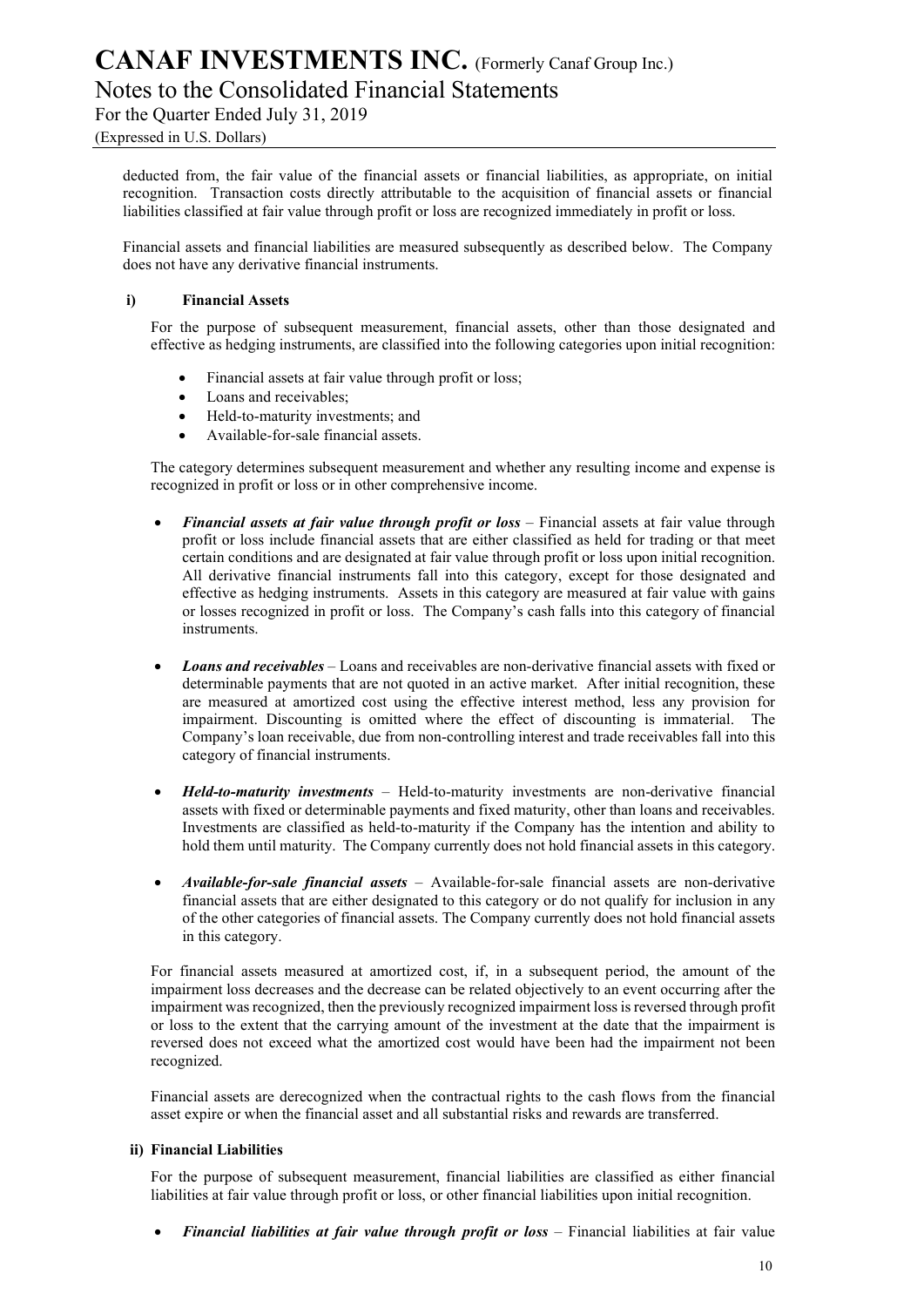Notes to the Consolidated Financial Statements

For the Quarter Ended July 31, 2019

(Expressed in U.S. Dollars)

through profit or loss include financial liabilities that are either classified as held for trading or that meet certain conditions and are designated at fair value through profit or loss upon initial recognition. Liabilities in this category are measured at fair value with gains or losses recognized in profit or loss. The Company currently does not hold financial liabilities in this category.

**Other financial liabilities** – Other financial liabilities are subsequently measured at amortized cost using the effective interest method. Gains and losses are recognized in the statement of comprehensive income when the liabilities are derecognized as well as through the effective interest rate method amortization process. The Company's trade and other payables and bank loan fall into this category of financial instruments.

A financial liability is derecognized when it is extinguished, discharged, cancelled or expired.

### p) Non-Controlling Interest

Non-controlling interest in the Company's less than wholly owned subsidiary is classified as a separate component of equity. On initial recognition, non-controlling interest is measured at the fair value of the non-controlling entity's contribution into the related subsidiary. Subsequent to the original transaction date, adjustments are made to the carrying amount of non-controlling interest for the non-controlling interest's share of changes to the subsidiary's equity.

### NOTE 3 – SIGNIFICANT ACCOUNTING JUDGMENTS, ESTIMATES AND ASSUMPTIONS

In the application of the Company's accounting policies which are described in Note 2, management is required to make judgments, estimates, and assumptions about the carrying amounts of assets and liabilities that are not readily apparent from other sources. The estimates and associated assumptions are based on historical experience and other factors that are considered to be relevant. Actual results may differ from these estimates.

The estimates and underlying assumptions are reviewed on an ongoing basis. Revisions to accounting estimates are recognized in the period in which the estimate is revised if the revision affects only that period, or in the period of the revision and future periods, if the revision affects both current and future periods.

Significant judgments, estimates and assumptions that have the most significant effect on the amounts recognized in the consolidated financial statements are described below.

### a) Useful Lives of Property and Equipment and Intangible Assets

Management reviews the useful lives of property, plant and equipment and intangible assets at each reporting date, based on the expected utility of these assets to the Company. Actual useful lives of these assets may differ from the estimate.

### b) Impairment of Non-Current Assets

An impairment loss is recognized for the amount by which the asset's or cash-generating unit's carrying amount exceeds its recoverable amount. To determine the recoverable amount, management estimates expected future cash flows from each asset or cash-generating unit and determines a suitable interest rate in order to calculate the present value of those cash flows. In the process of measuring expected future cash flows, management makes assumptions about future operating results. These assumptions relate to future events and circumstances. In addition, when determining the applicable discount rate, estimation is involved in determining the appropriate adjustments to market risk and asset-specific risk factors.

Actual results may vary and may cause significant adjustments to the Company's assets within the next financial year.

### c) Deferred Tax Assets

Deferred tax assets, including those arising from un-utilized tax losses, require management to assess the likelihood that the Company will generate sufficient taxable earnings in future periods in order to utilize recognized deferred tax assets. Assumptions about the generation of future taxable profits depend on management's estimates of future cash flows. In addition, future changes in tax laws could limit the ability of the Company to obtain tax deductions in future periods. To the extent that future cash flows and taxable income differ significantly from estimates, the ability of the Company to realize the net deferred tax assets recorded at the reporting date could be impacted.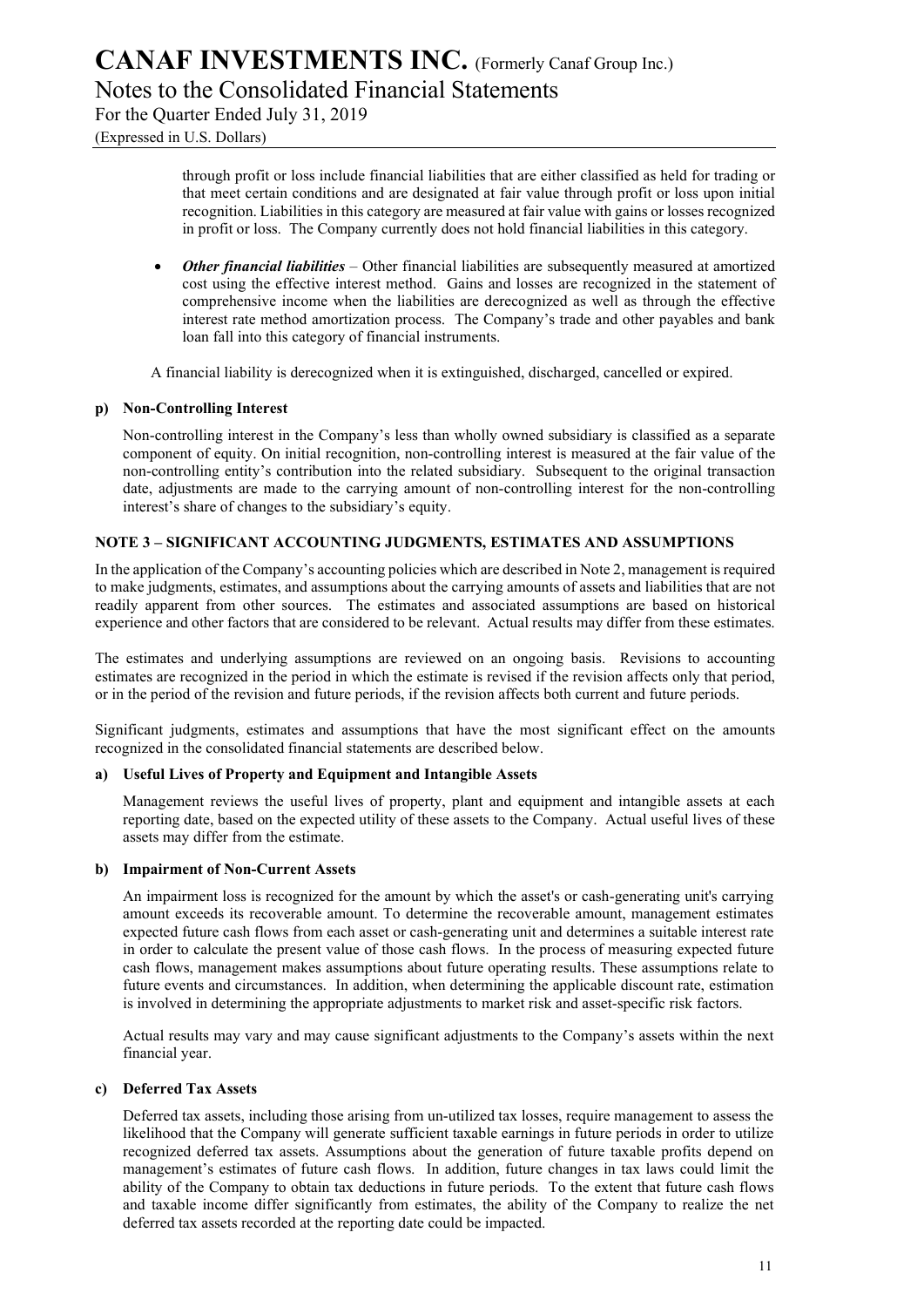Notes to the Consolidated Financial Statements

For the Quarter Ended July 31, 2019

(Expressed in U.S. Dollars)

### NOTE 4 – ACCOUNTING STANDARDS ISSUED BUT NOT YET EFFECTIVE

A number of new accounting standards, amendments to standards, and interpretations have been issued but not yet effective up the date of issuance of the Company's consolidated financial statements. The Company intends to adopt the following standards when they become effective:

### a) IFRS 9 – Financial Instruments

IFRS 9 as issued reflects the first phase of the IASBs work on the replacement of IAS 39 and applies to classification and measurement of financial assets as defined in IAS 39. The mandatory effective date has been set for annual periods beginning on or after January 1, 2018 with early adoption permitted. The Company does not intend to early adopt IFRS 9. Based on current facts and circumstances, the Company do not expect its financial performance or disclosure to be materially affected by the application of the standard.

### b) IFRS 15 – Revenue from Contracts with Customers

IFRS 15 clarifies the principles for recognizing revenue from contracts with customers. IFRS 15 will also result in enhanced disclosures about revenue, provide guidance for transactions that were not previously addressed comprehensively, and improve guidance for multiple-element arrangements. The standard is effective for annual periods beginning on or after January 1, 2018 with early adoption permitted. The Company does not intend to early adopt IFRS 15. Based on current facts and circumstances, the Company do not expect its financial performance or disclosure to be materially affected by the application of the standard.

### NOTE 5 – DUE FROM NON-CONTROLLING INTEREST

On July 3, 2018, the Company sold a 30% interest of its subsidiary, Southern Coal (Proprietary) Limited ("Southern Coal"), to Amandla Amakhulu (Pty) Ltd. ("AAM") for the price of 18 million Rand (approximately \$1.3 million). AAM is a 100% black-owned company incorporated in South Africa, and the sales transaction complies with the Broad-Based Black Economic Empowerment ("BBBEE") incentive program in South Africa.

The sales proceeds are in the form of cumulative, redeemable preference shares of AAM in the amount of the purchase price, 18 million Rand (approximately \$1.3 million). These preference shares provide preferential dividends, until fully redeemed by AAM, with the dividends secured by an irrevocable direction from AAM to Southern Coal to pay the Company such dividends from any Southern Coal dividend distribution to AAM.

During the quarter no dividends were declared.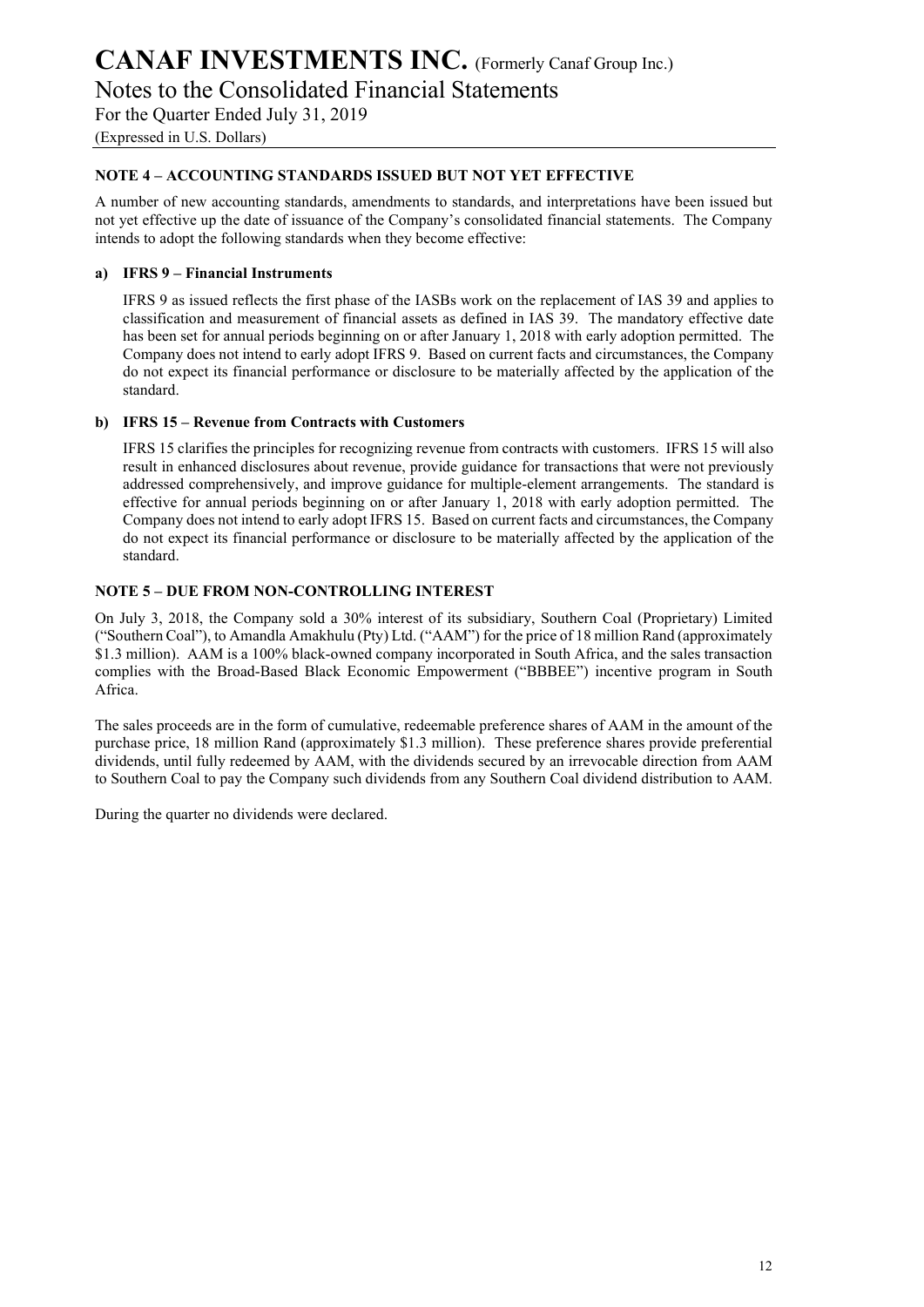### Notes to the Consolidated Financial Statements

For the Quarter Ended July 31, 2019

(Expressed in U.S. Dollars)

The following table presents the dilution gain recorded on the sale of a 30% interest in Southern Coal:

|                                                                  | US\$      |
|------------------------------------------------------------------|-----------|
| <b>Consideration Received</b>                                    |           |
| Cumulative Redeemable Preference Shares of AAM (18 Million Rand) | 1,389,058 |
|                                                                  |           |
| <b>Net Assets of Southern Coal</b>                               |           |
| <b>Total Assets</b>                                              | 3,137,562 |
| <b>Total Liabilities</b>                                         | 2,982,532 |
|                                                                  | 155,030   |
| Non-Controlling Interest Percentage                              | 30%       |
|                                                                  | 46,509    |
| Dilution Gain on Sale of Interest in Southern Coal               | 1,342,549 |

As there was no change in control of the Company's subsidiary, the dilution gain was recorded as additional paid-in capital.

The translated amount due from the non-controlling interest amount as of the balance sheet date is \$1,272,013 (\$1,250,290 as at October 31, 2018).

### NOTE 6 – SALES TAX RECEIVABLE (PAYABLE)

|                                                      | <b>Jul 31</b> | <b>Oct 31</b> |
|------------------------------------------------------|---------------|---------------|
|                                                      | 2019          | 2018          |
|                                                      | US\$          | US\$          |
| South African Value-Added Tax Receivable (Payable)   | $-3,739$      | 4,406         |
| Canadian Goods and Services Tax Receivable (Payable) | 77            | 153           |
|                                                      | $-3.662$      | 4.559         |

### NOTE 7 – INVENTORIES

|                          | Apr 30  | <b>Oct 31</b> |
|--------------------------|---------|---------------|
|                          | 2019    | 2018          |
|                          | US\$    | US\$          |
| Raw Materials            | 203,314 | 401,043       |
| Finished Goods – Calcine | 691,438 | 435,508       |
|                          | 894,752 | 836,551       |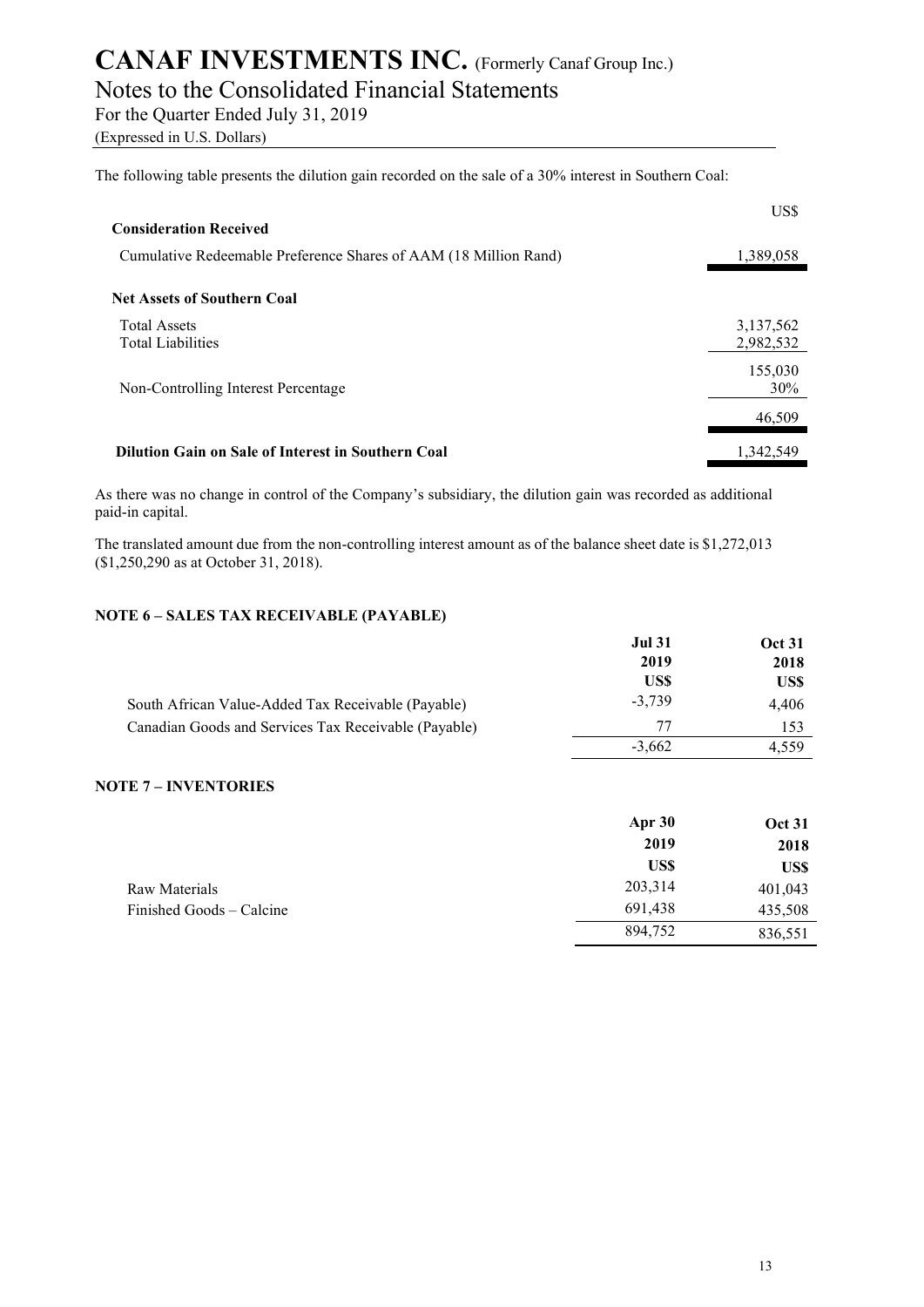### Notes to the Consolidated Financial Statements

For the Quarter Ended July 31, 2019

(Expressed in U.S. Dollars)

### NOTE 8 – PROPERTY, PLANT AND EQUIPMENT

Expressed in USD

|                                  |                          |                 | Computer  | Leasehold    | <b>Office</b> | Plant &    |          |           |
|----------------------------------|--------------------------|-----------------|-----------|--------------|---------------|------------|----------|-----------|
| <b>COST</b>                      | Land                     | <b>Building</b> | Equipment | Improvements | Equipment     | Equipment  | Vehicles | Total     |
| <b>Balance, October 31, 2017</b> | 7,423                    | 156,709         | 15,777    | 162,761      | 16,335        | 4,655,404  | 135,221  | 5,149,630 |
| Additions                        |                          | 86,816          | 1,273     |              | 920           | 267,755    |          | 356,765   |
| Foreign Currency Translation     | (0)                      | (98, 634)       | (831)     | (6,959)      | (811)         | (155,969)  | (3,879)  | (267,084) |
| Balance, October 31, 2018        | 7,423                    | 144,891         | 16,219    | 155,802      | 16,444        | 4,767,190  | 131,342  | 5,239,311 |
| Additions/ (Disposals)           |                          | 124,745         |           |              |               |            | (2, 473) | 122,272   |
| Foreign Currency Translation     |                          | 6,601           | 703       | 6,752        | 712           | 129,562    | 3,916    | 148,246   |
| <b>Balance, July 31, 2019</b>    | 7,423                    | 276,237         | 16,922    | 162,554      | 17,156        | 4,896,752  | 132,785  | 5,509,829 |
| <b>ACCUMULATED DEPRECIATION</b>  |                          |                 |           |              |               |            |          |           |
| Balance, October 31, 2017        | $\overline{\phantom{0}}$ | 9,425           | 14,812    | 162,273      | 11,446        | 3,825,102  | 88,576   | 4,111,634 |
| Depreciation                     | $\overline{\phantom{0}}$ | 2,478           | 817       | 532          | 954           | 387,185    | 17,971   | 409,937   |
| Foreign Currency Translation     | $\overline{\phantom{0}}$ | (2,731)         | (734)     | (7,003)      | (606)         | (135, 151) | (4,094)  | (150,319) |
| Balance, October 31, 2018        | $\overline{\phantom{a}}$ | 9,172           | 14,895    | 155,802      | 11,794        | 4,077,136  | 102,453  | 4,371,252 |
| Depreciation                     |                          | 2,523           | 610       |              | 692           | 271,607    | 16,840   | 292,272   |
| Foreign Currency Translation     |                          | 258             | 646       | 6,752        | 510           | 100,100    | (11,658) | 96,608    |
| <b>Balance, July 31, 2019</b>    |                          | 11,953          | 16,151    | 162,554      | 12,996        | 4,448,843  | 107,635  | 4,760,132 |
| <b>NET BOOK VALUE</b>            |                          |                 |           |              |               |            |          |           |
| Balance, October 31, 2018        | 7,423                    | 135,719         | 1,324     |              | 4,650         | 690,054    | 28,889   | 868,059   |
| <b>Balance, July 31, 2019</b>    | 7,423                    | 264,284         | 771       |              | 4,160         | 447,909    | 25,150   | 749,697   |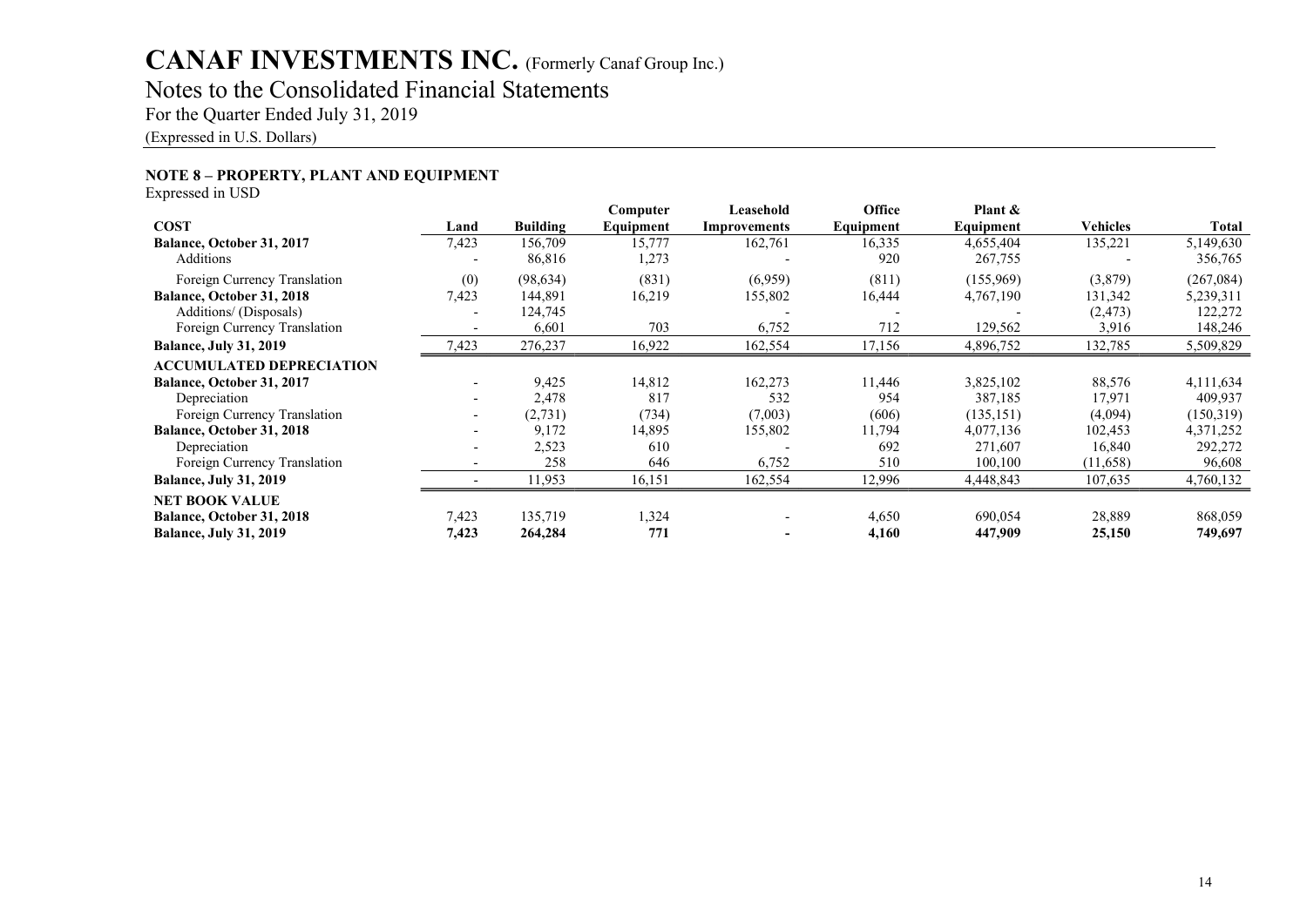### Notes to the Consolidated Financial Statements

For the Quarter Ended July 31, 2019

(Expressed in U.S. Dollars)

### NOTE 9 – TRADE AND OTHER PAYABLES

|                            | <b>Jul 31</b> | <b>Oct 31</b> |
|----------------------------|---------------|---------------|
|                            | 2019          | 2018          |
|                            | US\$          | US\$          |
| <b>Trade Payables</b>      | 1,633,104     | 1,036,256     |
| Payroll Payable            | 0             | 28,930        |
| <b>Accrued Liability</b>   | 19,080        | 23,041        |
|                            | 1,652,185     | 1,088,227     |
| <b>NOTE 10 - BANK LOAN</b> |               |               |
| Bank Loan                  |               | 78,412        |
| Less: Current Portion      |               | (78, 412)     |
| Non-Current Portion        |               |               |

The bank loan bears interest at 10.25% per annum, and matured on January 7, 2019, and is secured by the Company's furnace acquired with the proceeds from the loan. The bank loan is repayable in blended monthly payments of Rand 391,624 (\$26,507 translated at October 31, 2018 exchange rate). During the quarter ended 31 January, 2019, the company incurred interest expense totaling \$1,398 (Year ended October 31, 2018 - \$27,853).

### NOTE 11 – SHARE CAPITAL

The Company is authorized to issue an unlimited number of common shares without par value. As at July 31, 2018, the Company had 47,426,195 common shares issued and outstanding as presented in the consolidated statements of changes in shareholders' equity. There are no stock options and share purchase warrants outstanding as at July 31, 2019.

### NOTE 12 – RELATED PARTY TRANSACTIONS

In addition to those transactions disclosed elsewhere in these consolidated financial statements, the Company has amounts owed to the following related parties:

|                        |                                                             | 9 Months Ended |               |
|------------------------|-------------------------------------------------------------|----------------|---------------|
|                        |                                                             | <b>Jul 31</b>  | <b>Jul 31</b> |
|                        |                                                             | 2019           | 2018          |
| <b>Services</b>        | Party                                                       | US\$           | US\$          |
| Professional Fees      | CFO and director of the Corporation                         | 19,755         | 9,490         |
| Professional Fees      | Former CFO and director of the Corporation                  |                | 28,921        |
| <b>Consulting Fees</b> | President, CEO and director of the Corporation              | 54,698         | 65,981        |
| Directors Fees         | Directors of the coal processing operations in South Africa | 86,865         | 99,260        |

All related party transactions were in the normal course of operations and were measured at the exchange value, which represented the amount of consideration established and agreed to by the related parties.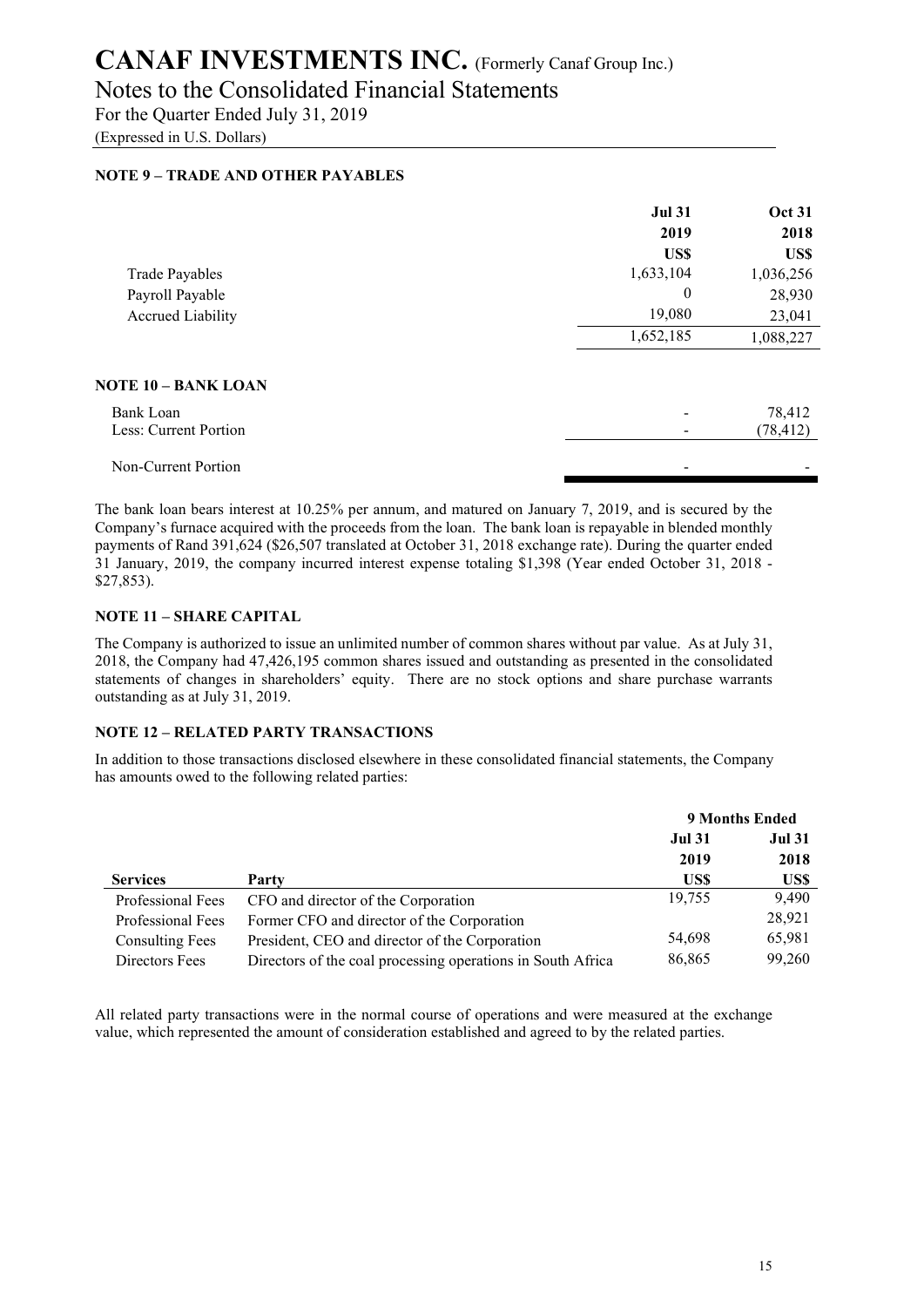### Notes to the Consolidated Financial Statements

For the Quarter Ended July 31, 2019

(Expressed in U.S. Dollars)

### NOTE 13 – SUPPLEMENTAL CASH FLOW INFORMATION

### a) Change in Non-Cash Working Capital Accounts

|                               | 2019<br>US\$ | 2018<br>US\$ |
|-------------------------------|--------------|--------------|
| Trade Receivables             | (58,906)     | 20,389       |
| Sales Tax Receivable          | 8.221        | (39, 756)    |
| Inventories                   | (58,201)     | (496, 292)   |
| Prepaid Expenses and Deposits | (3, 475)     | 13,500       |
| Trade and Other Payables      | 563,957      | 412,178      |
| Income Taxes Payable          | 30,091       | (71, 283)    |
|                               | 481,688      | (161, 264)   |
|                               |              |              |

### b) Other Items

| Interest Paid     | 1.398   | 27,853  |
|-------------------|---------|---------|
| Interest Received | 127.108 | 101.284 |
| Income Tax Paid   | $\sim$  | 277,842 |

### NOTE 14 – COST OF SALES

|                                            | <b>3 Months Ended</b><br><b>Jul 31</b> |            | <b>9 Months Ended</b><br><b>Jul 31</b> |            |
|--------------------------------------------|----------------------------------------|------------|----------------------------------------|------------|
|                                            | 2019                                   | 2018       | 2019                                   | 2018       |
|                                            | \$                                     | \$         | \$                                     | \$         |
| Inventories, Beginning of the Year         | 475,645                                | 418,389    | 836,551                                | 472,221    |
| Analysis Fees                              | 3,491                                  | 858        | 4,689                                  | 5,043      |
| Depreciation                               | 93,514                                 | 100,490    | 289,891                                | 306,258    |
| Electricity                                | 12,036                                 | 127,923    | 45,361                                 | 385,520    |
| Fuel, Oil and Lubricants                   | 23,334                                 | 7,821      | 70,805                                 | 30,096     |
| Professional and Project Management<br>Fee | 2,131                                  | 2,768      | 9,575                                  | 8,318      |
| <b>Medical Expenses</b>                    | 1,872                                  | 1,853      | 6,899                                  | 8,330      |
| <b>Product Purchases</b>                   | 2,952,546                              | 2,684,479  | 5,635,678                              | 8,864,135  |
| Protective Clothing                        | 3,027                                  | 2,781      | 6,737                                  | 7,880      |
| Provident Fund                             | 5,383                                  | 3,165      | 13,527                                 | 9,648      |
| Machinery Rental                           | 36,510                                 | 112,946    | 67,720                                 | 369,281    |
| Repairs and Maintenance                    | 43,405                                 | 155,020    | 165,054                                | 419,233    |
| Salaries and Benefits                      | 86,497                                 | 100,095    | 248,908                                | 307,568    |
| Transportation                             | 193,002                                | 176,555    | 381,171                                | 696,869    |
| Inventories, End of the Quarter            | $-894,752$                             | $-685,983$ | $-894,752$                             | $-685,983$ |
|                                            | 3,037,641                              | 3,209,160  | 6,887,814                              | 11,204,417 |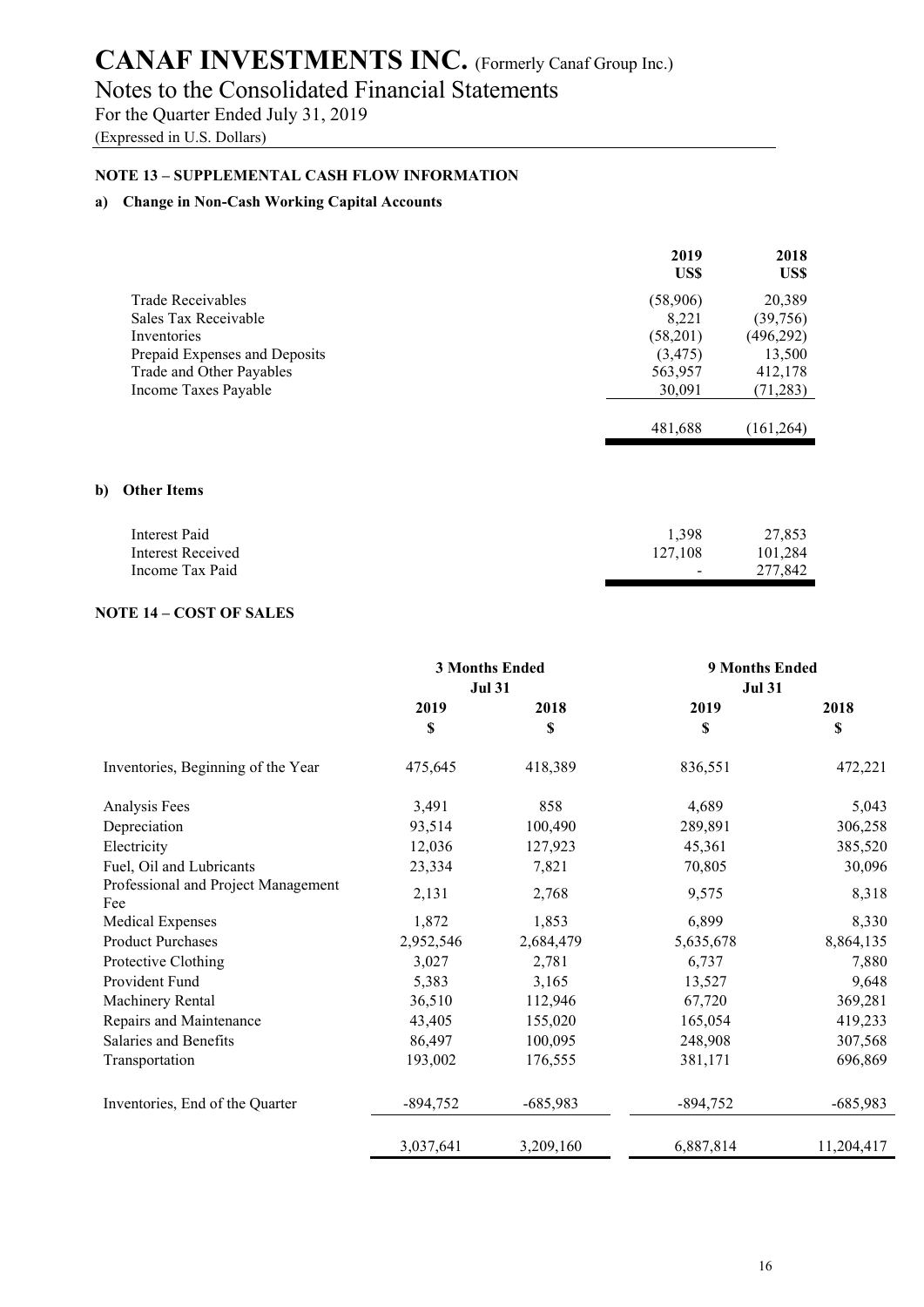### CANAF INVESTMENTS INC. (Formerly Canaf Group Inc.) Notes to the Consolidated Financial Statements For the Quarter Ended July 31, 2019

(Expressed in U.S. Dollars)

### NOTE 15 – GENERAL AND ADMINISTRATIVE EXPENSES

|                                        |                  | 3 Months Ended   |               |               |            | 9 Months Ended   |          |               |
|----------------------------------------|------------------|------------------|---------------|---------------|------------|------------------|----------|---------------|
|                                        | <b>Jul 31</b>    |                  | <b>Jul 31</b> |               |            |                  |          |               |
|                                        | 2019             | 2018             | Variance      |               | 2019       | 2018             | Variance |               |
|                                        | \$               | \$               | S             | $\frac{0}{0}$ | \$         | \$               | \$       | $\frac{6}{6}$ |
| Bank Charges and Interest              | 4,098            | 11,582           | 7,484         | 183%          | 5,954      | 13,160           | 7,206    | 121%          |
| <b>Consulting Fees</b>                 | 18,626           | 18,709           | 82            | $0\%$         | 54,698     | 65,981           | 11,282   | 21%           |
| Management Fees                        | 26,715           | 29,552           | 2,837         | $11\%$        | 88,577     | 99,260           | 10,683   | 12%           |
| Office, Insurance and Sundry           | 14,115           | 15,424           | 1,310         | 9%            | 47,589     | 42,218           | $-5,371$ | $-11%$        |
| Professional Fees                      | 43,494           | 39,339           | $-4,155$      | $-10%$        | 91,152     | 95,026           | 3,874    | 4%            |
| Promotion                              | 758              | $\boldsymbol{0}$ | $-758$        | $-100%$       | 2,243      | $\mathbf{0}$     | $-2,243$ | $-100%$       |
| Telephone                              | 2,157            | 3,512            | 1,355         | 63%           | 7,065      | 14,234           | 7,169    | 101%          |
| Transfer Agent and Filing Fees         | 501              | 3,986            | 3,485         | 696%          | 8,766      | 12,720           | 3,954    | 45%           |
| Travel                                 | 5,039            | 11,305           | 6,266         | 124%          | 19,292     | 30,575           | 11,283   | 58%           |
| Broad-Based Black Economic Empowerment | 5,878            | 6,601            | 723           | 12%           | 35,563     | 45,615           | 10,052   | 28%           |
|                                        | 121,380          | 140,009          | 18,629        | 15%           | 360,900    | 418,788          | 57,888   | 16%           |
| Foreign Exchange gain                  | $-2,187$         | $\boldsymbol{0}$ | 2,187         | $-100%$       | $-59$      |                  | 59       | $-100%$       |
| Finance Costs                          | $\boldsymbol{0}$ | 5,838            | 5,838         |               | 1,398      | 25,747           | 24,349   | 1741%         |
| <b>Expenses</b>                        | 119,194          | 145,847          | 26,654        | 22%           | 362,240    | 444,535          | 82,295   | 23%           |
| Interest Income                        | $-43,200$        | $-8,546$         | 34,654        | $-80%$        | $-127,108$ | $-53,645$        | 73,463   | $-58%$        |
| Other Income                           | $-2,909$         | $\boldsymbol{0}$ | 2,909         | $-100%$       | $-13,469$  | $\boldsymbol{0}$ | 13,469   | $-100%$       |
|                                        | 73,084           | 137,301          | 64,217        | $88\%$        | 221,663    | 390,890          | 169,228  | 76%           |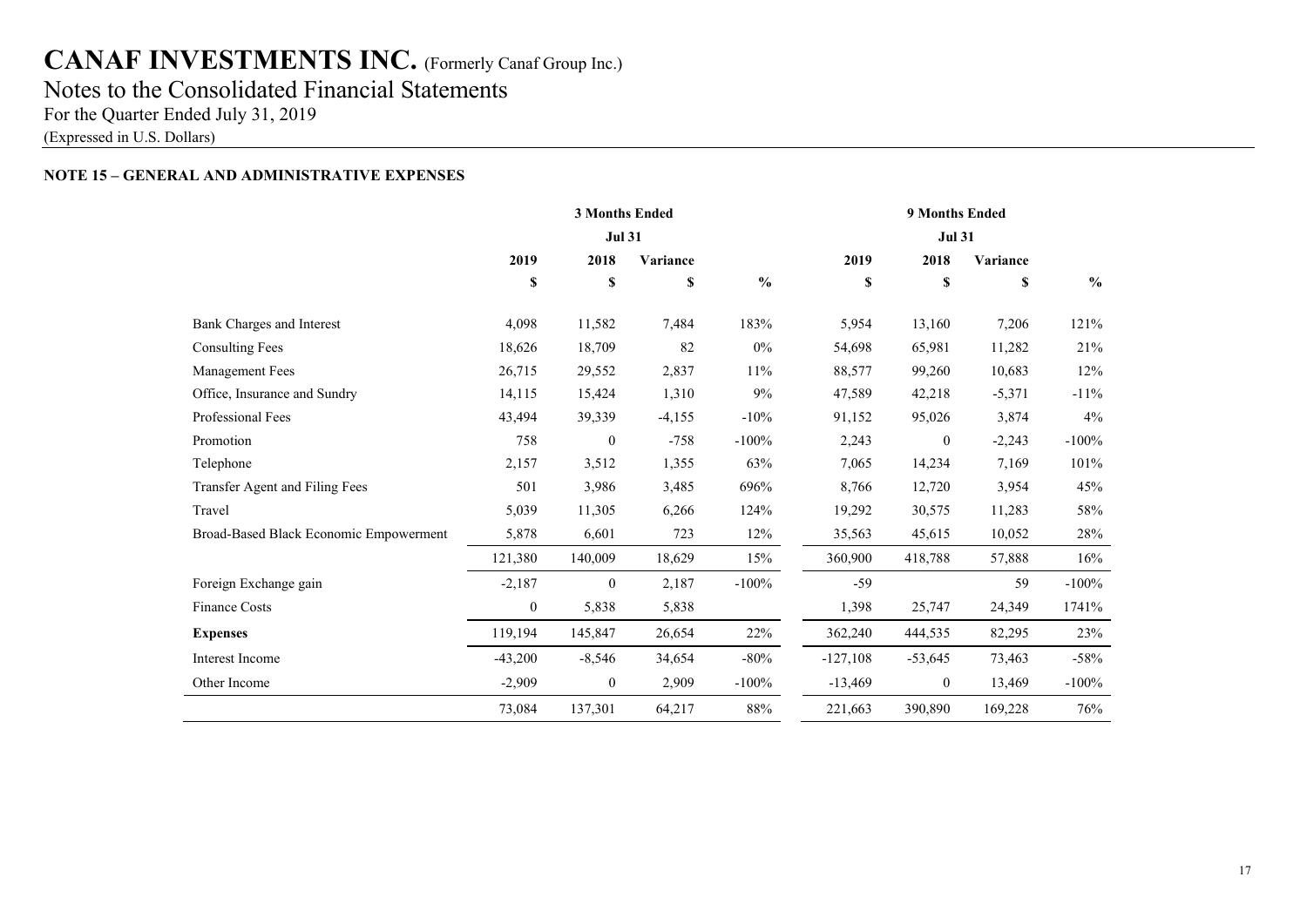Notes to the Consolidated Financial Statements

For the Quarter Ended July 31, 2019

(Expressed in U.S. Dollars)

### NOTE 16 – ECONOMIC DEPENDENCE

Sales from the Company's South African coal processing business are substantially derived from two customers and as a result, the Company is economically dependent on these customers. The Company's exposure to credit risk is limited to the carrying value of its accounts receivable. As at July 31, 2019, trade receivables of \$1,299,636 were due from these customers and were collected subsequent to the quarter end.

### NOTE 17 – COMMITMENT

The Company has an agreement to lease premises for its coal processing plant in South Africa for a term of ten years, expiring on December 31, 2020, with a monthly rent of Rand 35,000 (\$2,490). Future minimum annual lease payments are as follows:

|      | US\$   |
|------|--------|
| 2019 | 7,471  |
| 2020 | 29,885 |
| 2021 | 4,980  |
|      |        |
|      | 42,337 |
|      |        |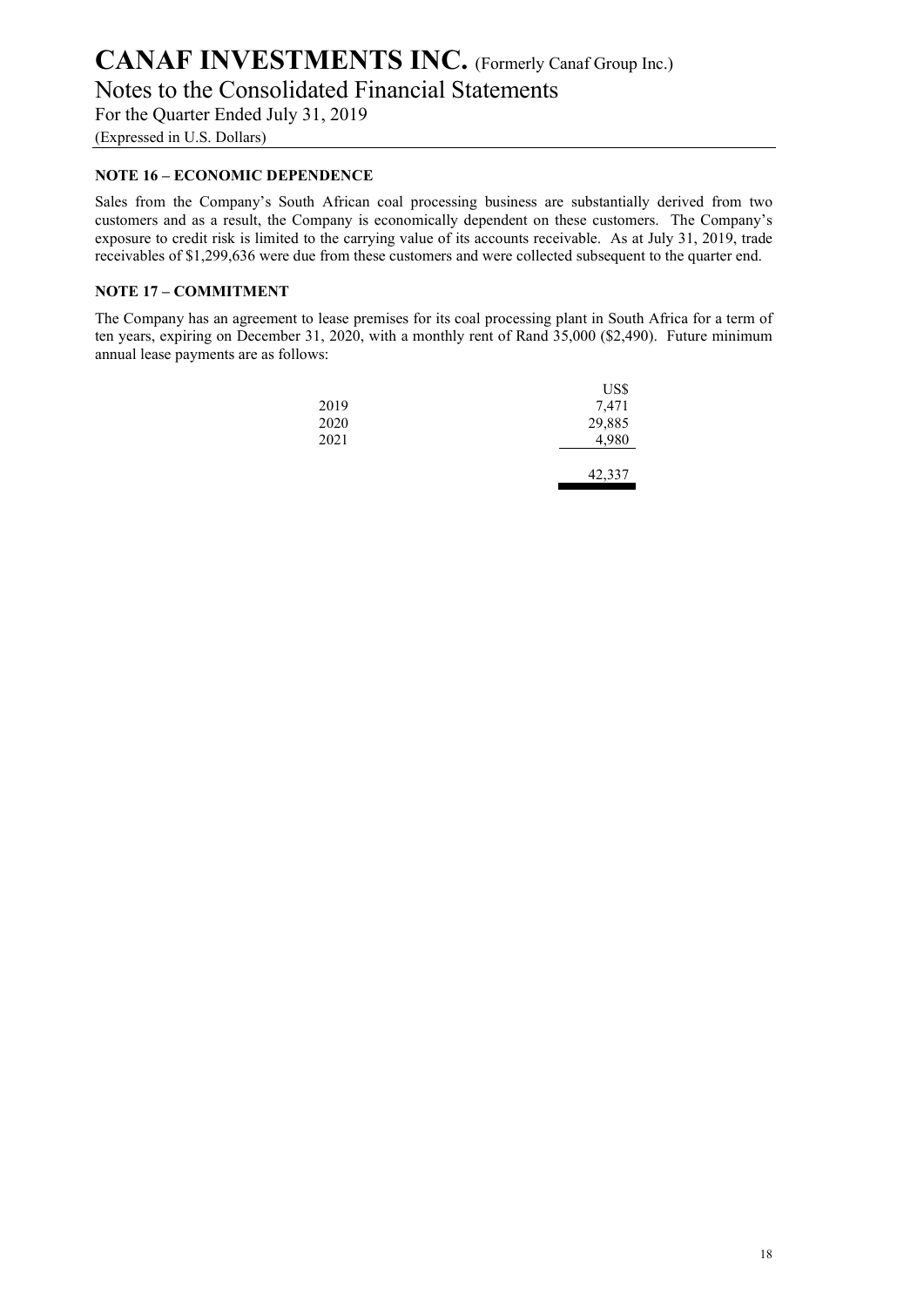Notes to the Consolidated Financial Statements

For the Quarter Ended July 31, 2019

(Expressed in U.S. Dollars)

### NOTE 18 – SEGMENT INFORMATION

The Company operates in two reportable operating segments: the head office operations in Canada and the coal processing business in South Africa.

|                                        | <b>9 Months Ended</b> |                     |            |
|----------------------------------------|-----------------------|---------------------|------------|
|                                        | Canada                | <b>South Africa</b> | Total      |
|                                        | US\$                  | US\$                | US\$       |
| <b>July 31, 2019</b>                   |                       |                     |            |
| Net (Loss) Income for the Period       | (120,792)             | 534,078             | 413,286    |
|                                        |                       | 7,680,313           | 7,680,313  |
| Revenues (Note 16)                     |                       |                     |            |
| Gross Profit                           |                       | 792,499             | 792,499    |
| Depreciation                           |                       |                     |            |
| <b>Interest Expense</b>                |                       | 1,398               | 1,398      |
| Current Income Tax Recovery            |                       | (157, 550)          | (157, 550) |
|                                        |                       |                     |            |
| <b>Current Assets</b>                  | 78,903                | 3,629,158           | 3,708,061  |
| Property, Plant and Equipment (Note 7) |                       | 749,697             | 749,697    |
| <b>Interest Bearing Borrowings</b>     |                       | 1,272,013           | 1,272,013  |
| Intangible Assets                      |                       | 1                   |            |
|                                        |                       |                     |            |
| <b>Total Assets</b>                    | 78,903                | 5,650,869           | 5,729,771  |

### 12 Months Ended

| Oct 31, 2018                           |            |            |              |
|----------------------------------------|------------|------------|--------------|
| Net (Loss) Income for the Period       | (219, 274) | 843,158    | 623,884      |
|                                        |            |            |              |
| Revenues (Note 16)                     |            | 14,673,658 | 14,673,658   |
| Gross Profit                           |            | 1,171,328  | 1,171,328    |
| Depreciation                           |            | 409,937    | 409,937      |
| Interest Expense                       |            | 27,853     | 27,853       |
| Current Income Tax Recovery            |            | 206,559    | 206,559      |
| Deferred Income Tax Expense            |            | 133,176    | 133,176      |
|                                        |            |            |              |
| <b>Current Assets</b>                  | 108,523    | 2,547,564  | 2,656,087    |
| Property, Plant and Equipment (Note 7) |            | 868,059    | 868,059      |
| <b>Interest Bearing Borrowings</b>     |            | 1,250,290  | 1,250,290    |
| Intangible Assets                      |            | 1          | $\mathbf{I}$ |
| <b>Total Assets</b>                    | 108,523    | 4,665,914  | 4,774,437    |
|                                        |            |            |              |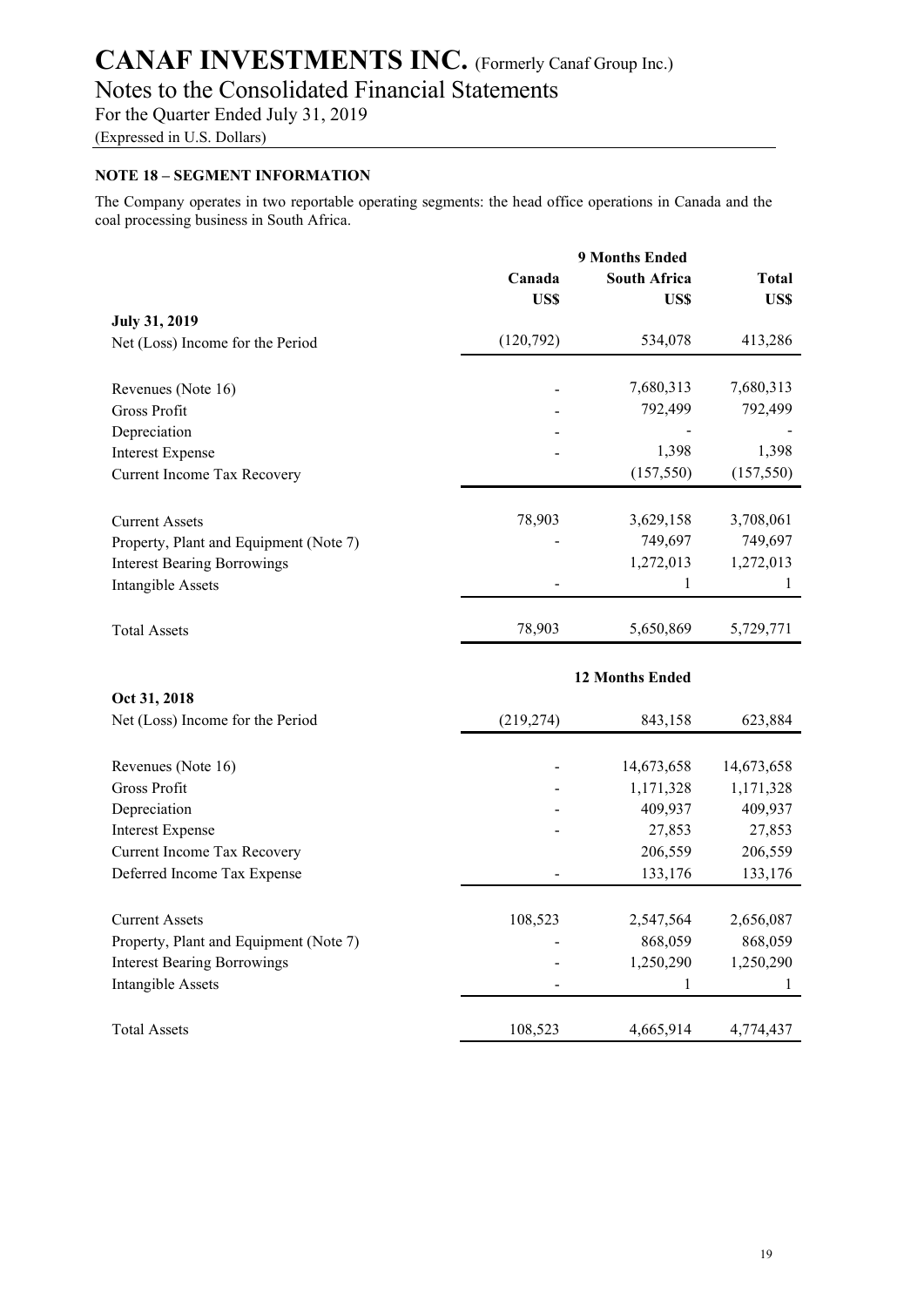Notes to the Consolidated Financial Statements

For the Quarter Ended July 31, 2019

(Expressed in U.S. Dollars)

### NOTE 19 – CAPITAL RISK MANAGEMENT

The Company's objectives in managing its capital are to ensure adequate resources are available to fund its coal processing business in South Africa, to seek out and acquire new projects of merit, and to safeguard its ability to continue as a going concern. The Company manages its share capital as capital, which as at July 31, 2019, totaled \$8,079,463 (2018 – \$8,079,463).

The Company manages its capital structure in a manner that provides sufficient funding for operational and capital expenditure activities. Funds are secured through the sale of calcine in South Africa and, when necessary, through debt funding or equity capital raised by means of private placements. There can be no assurances that the Company will be able to obtain debt or equity capital in the case of operating cash deficits.

The Company may, from time to time, invest capital that is surplus to immediate operational needs in shortterm, liquid, and highly rated financial instruments held with major financial institutions, or in marketable securities. The Company may also, from time to time, enter into forward foreign exchange and commodity price contracts to hedge a portion of its exposure to movements in foreign exchange and commodity prices.

The Company has no externally imposed capital requirements and has not paid or declared any dividends since the date of incorporation, nor are any contemplated in the foreseeable future. There were no changes in the Company's approach to capital management during the quarter ended July 31, 2019.

### NOTE 20 – FINANCIAL RISK MANAGEMENT OBJECTIVES AND POLICIES

The Company is exposed to various risks in relation to financial instruments. The Company's financial assets and liabilities by category are summarized in Note 2(o). The Company's risk management is coordinated at its head office in Canada in close co-operation with the board of directors and focuses on actively securing the Company's short to medium-term cash flows and raising finances for the Company's capital expenditure program. The Company does not actively engage in the trading of financial assets for speculative purposes. The most significant financial risks to which the Company is exposed are described below.

### a) Foreign Currency Risk

Foreign exchange risk arises because of fluctuations in exchange rates. The Company conducts a significant portion of its business activities in foreign currencies. The Company's subsidiaries, principally located in South Africa, routinely transact in the local currency, exposing the Company to potential foreign exchange risk in its financial position and cash flows.

The assets, liabilities, revenue and expenses that are denominated in foreign currencies will be affected by changes in the exchange rate between the United States dollar and these foreign currencies. The Company has outstanding debt obligations that are payable in South African Rand. The Company does not currently use financial instruments to mitigate this risk.

### b) Credit Risk

Credit risk is the risk of loss associated with a counterparty's inability to fulfill its payment obligations. The Company limits its exposure to credit loss for cash by placing its cash with high quality financial institutions and for trade receivables by performing standard credit checks. The credit risk for cash and trade receivables is considered negligible since the counterparties are reputable banks with high quality external credit ratings and customers with no history of default.

The Company has credit risk exposure related to its economic dependence on two customers for its calcine sales (Note 16). The Company has assessed its exposure to credit risk and has determined that no significant risk exists from these concentrations of credit.